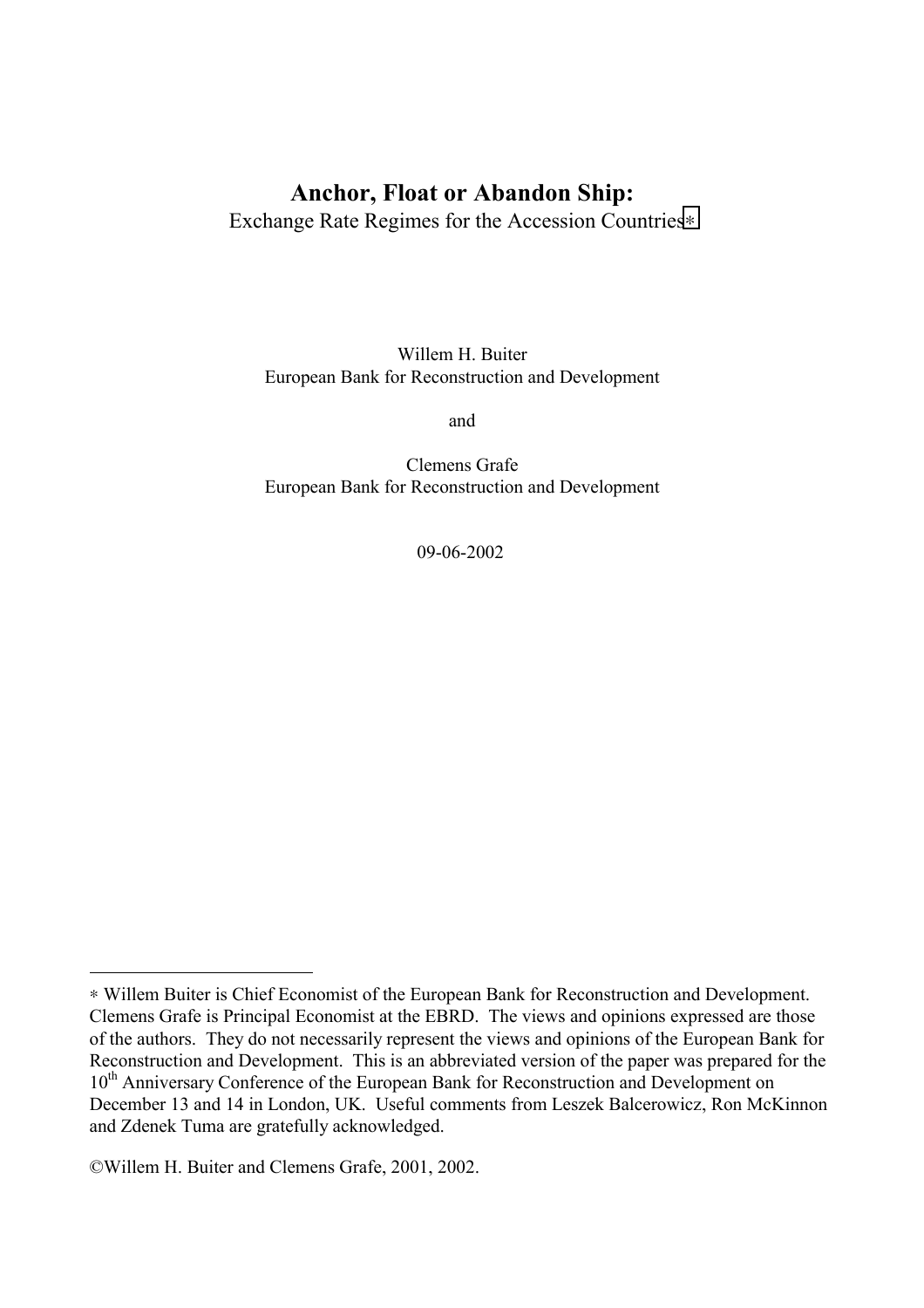#### **1. Introduction**

This paper investigates the appropriate exchange rate regimes, both prior to and following European Union accession, for those former centrally planned Central and East European countries that are currently candidates for full membership in the European Union.<sup>1</sup> It now seems likely that as many as eight out of the ten candidate countries from the EBRD's region of operations will become EU members by early 2004, in time to participate in the EU Parliamentary elections of June 2004. Further delays beyond 2004 are, however, certainly possible. Although crucial chapters of the acquis communautaire have not been closed, the main stumbling block for accession might prove to be the need for internal reforms of the EU. Inadequate reforms of European institutions may also pose obstacles for successful EU accession candidates that wish to join the European and Monetary Union (EMU) at an early date. The body making monetary policy in the European Central Bank (ECB) is the Governing Council. It currently has 18 members - 6 Executive Board members and 12 national central bank governors, one for each of the 12 EMU member countries. Formally, all 18 members have equal weight in the decision making process. Eighteen members are already too many from the point of view of effective discussion, deliberation and collective decision-making. Enlarging an unreformed European Central Bank (ECB) to include 10 new members would turn the current 18 member ECB Governing Council into an unwieldy, indeed unmanageable group.<sup>2</sup>

EU membership does not imply immediate membership in the EMU or ERM II. It is true that for the current crop of accession candidates, any formal opt-out from EMU membership, of the kind obtained earlier by the UK and Denmark, will no longer be possible. The obligation to join EMU, once the Maastricht criteria for membership are satisfied,<sup>3</sup> will be part of the *acquis communautaire* that candidate EU members will have

<sup>1</sup> These are Bulgaria, the Czech Republic, Estonia, Hungary, Latvia, Lithuania, Poland, Romania, the Slovak Republic and Slovenia.

<sup>2</sup> The eight Central European and Baltic countries of Footnote 1, plus Cyprus and Malta.

<sup>3</sup> Recall that the full set of macroeconomic Maastricht criteria for membership in EMU is as follows. There is a pair of financial criteria, a ceiling on the general government deficit - to - GDP ratio of 3 percent and a ceiling on the gross general government debt - to - GDP ratio of 60 percent. There also is an interest rate criterion: long-term (ten year) nominal interest rates on the public debt are to be within 2 percent of the average in the three countries with the best inflation record. Next comes the inflation criterion: the annual inflation rate cannot exceed the average of the three best performing countries by more than 1.5 percent. Then there is the exchange rate criterion: the exchange rate has to respect the normal fluctuation margins provided for by the exchange-rate mechanism of the European Monetary System without severe tensions for at least the last two years before the examination (that is, the formal assessment as to whether a candidate has met the EMU membership criteria). In particular, the Member State shall not have devalued its currency on its own initiative for the same period. The interpretation of the ECB and, until quite recently, of the European Commission, of the exchange rate criterion has been that EMU candidates will have to join an ERMII arrangement, with ±15 percent fluctuation bands around a fixed central parity vis-à-vis the euro, for two years prior to joining EMU. There is also the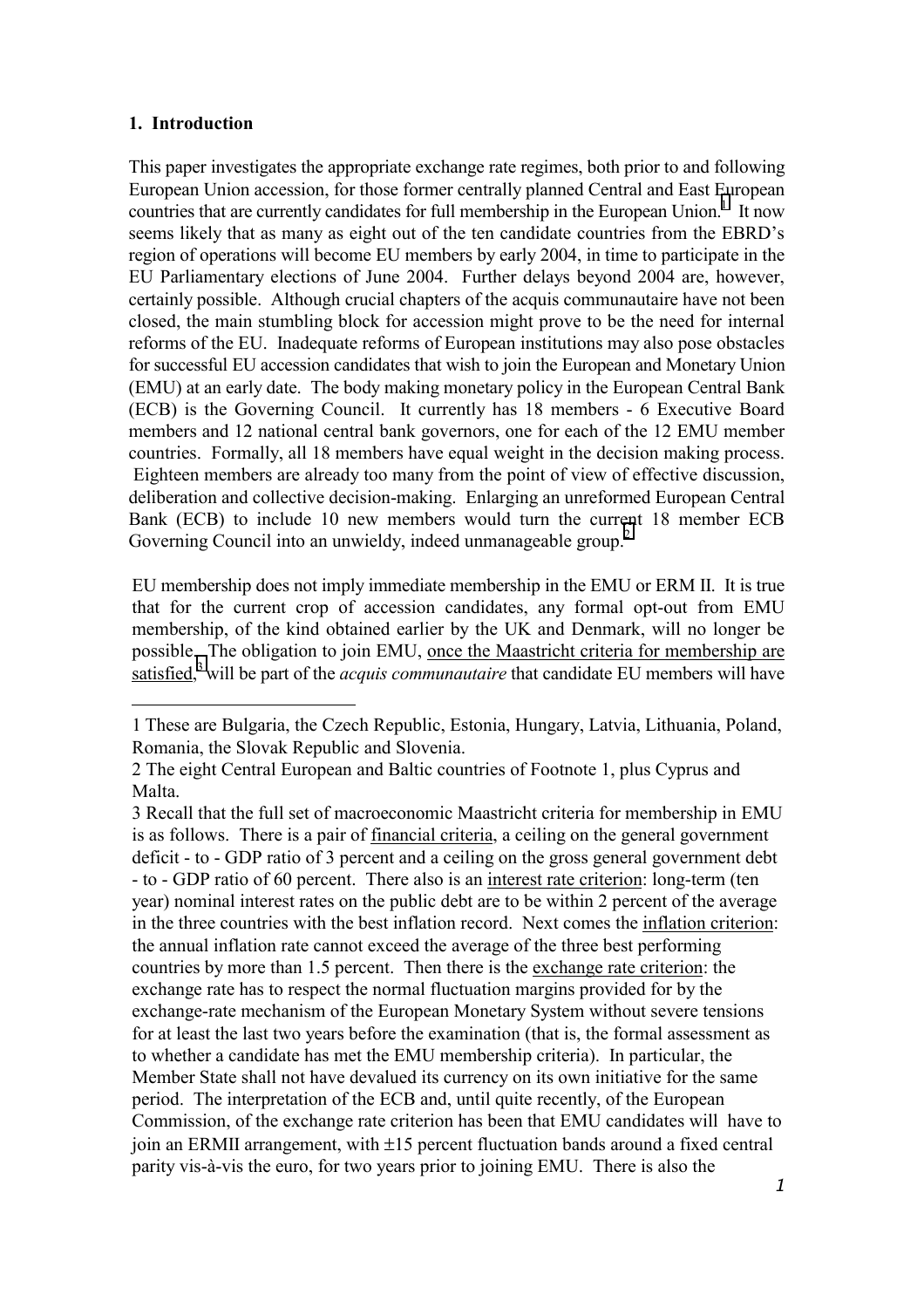to take on board. However, whether and when the Maastricht criteria are satisfied will be to a significant extent at the discretion of the candidate members. Sweden, for instance, does not have an EMU opt-out (unlike the UK and Denmark) but has thus far evaded the obligation to join EMU by choosing not to satisfy the ECB's (and until recently the European Commission's) interpretation of the exchange rate criterion: successful membership in the Exchange Rate Arrangement, presumably the ERMII variant, for a period of at least two years. Sweden continues therefore to have a derogation from proceeding to stage 3 of EMU – full membership.

Assuming that membership of EMU is a goal, it should still be kept in mind that the Maastricht criteria do not put very severe restrictions on the type of monetary and exchange rate regime that may be adopted beforehand, as long as the implications of real convergence for the behaviour of the equilibrium real exchange rate are disregarded. Floating within a band or symmetric target zone measuring no more than 15 percent from a euro central rate, with intervention at or within the margins of the band, is permissible. Definitely permissible under the Maastricht exchange rate criterion are a conventional fixed exchange rate regime and a currency board with the euro.<sup>4</sup>

The purpose of this paper is to review the options for accession countries taking into account the implications of real convergence. It is structured as follows. The next section reviews the current practice of monetary and exchange rate regimes in accession countries. Section 3 discusses the pros and cons of variants of the fixed exchange rate option, while section 4 turns to a critique of flexible exchange rate arrangements. In section 5, we review the impact of intersectoral productivity growth differentials in the accession countries on the real appreciation of their exchange rates, and the consequent implications for meeting the EMU inflation and exchange rate criteria. Section 6 concludes the paper with a practical suggestion for an efficient EMU entry procedure for successful EU accession countries. It is that each accession candidate be allowed to euroise at the earliest possible date, not *unilaterally* but *'consensually'* at an exchange rate that is negotiated and agreed upon between the responsible parties in the existing EMU member states and the candidate country. Furthermore, candidate countries should become full EMU members at the earliest possible date, possibly (and preferably) on the same date on which they become EU members. If certain technical waivers, opt-outs or derogations from the Maastricht exchange rate or inflation criteria are be judged to be necessary for early accession, it is our recommendation that these should be granted. Simply put, we view national monetary sovereignty for small economies, highly open to trade and financial flows – the case of each of the accession candidates – to be an expensive and unnecessary luxury.

#### **2. Current practice**

-

institutional requirement that the central bank be independent.

<sup>4</sup> Any of the previous regimes could be combined with the adoption of the euro as a parallel, i.e. competing, currency. Under such a scheme the euro would be joint legal tender with the domestic currency providing additional monetary discipline – see Buiter and Grafe (2001a) for further discussion**.**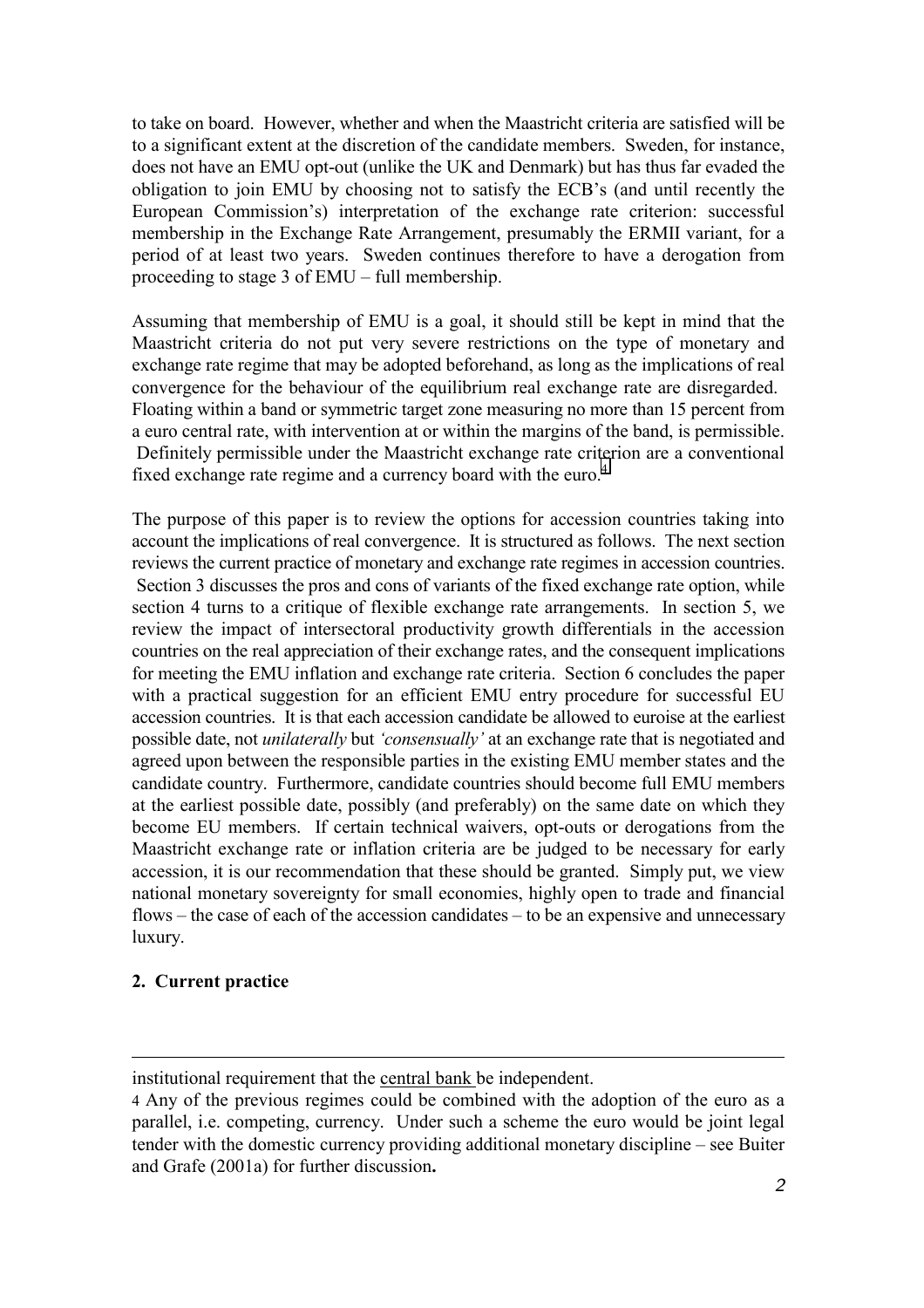Among the 10 Central and East European accession candidates, three have a currency board (Bulgaria and Estonia with respect to the euro, Lithuania originally with respect to the USD, changed to the euro on February 2, 2002), Latvia has a conventional fixed exchange rate regime with a peg against the SDR, Hungary a target zone with a central rate fixed against the euro and a  $\pm 15\%$  fluctuation band plus an inflation target. The remaining five countries have a managed float. Managed floats cover a wide spectrum of possibilities as regards the ultimate nominal anchor. Among the five managed floaters, , the Slovak Republic has a core inflation target, Poland and the Czech Republic have headline inflation targets and Slovenia has an M3 growth target. The Romanian central bank has price stability as its primary mandate, but does not have an inflation target.

In addition to having differing exchange rate regimes, the ten accession candidates differ somewhat in their approaches to the international mobility of financial capital, although all have liberalised at least some types of capital account transactions.<sup>5.</sup> The Czech Republic, Hungary and the Baltic States have effectively freed financial investment flows, but have kept some restrictions in categories like real estate transactions. Poland, the Slovak Republic and Slovenia have additionally kept a number of restrictions on financial flows at short maturities.

Motivations for imposing capital controls differ among countries and instruments. So does their effectiveness. Controls on short-term capital flows are often motivated by the desire to avoid sudden large shifts in capital inflows or outflows, which could threaten exchange rate stability and/or undermine the liquidity or solvency of domestic financial institutions. Restrictions on the purchase of land or real estate by foreigners tend to be motivated by non-economic considerations.

The "short term" in "short-term capital flows" refers to the remaining time to maturity (or sometimes to the original maturity) of the financial instrument, not to the expected holding period of the investor. If there are liquid secondary markets for long-dated financial instruments, high frequency reversals of capital flows do not require the presence of shortterm internationally traded securities. Even FDI is, in principle, easily reversed, if there is a liquid and deep market for ownership claims (equity). Nor does the absence of a large stock of short-term foreign currency liabilities or the absence of significant non-resident ownership of domestic financial claims provide reasons for feeling relaxed about speculative attacks on the currency. What matters here is the capacity or ability (of resident and/or non-resident economic agents) to go short in the domestic currency and to go long in foreign exchange in any of a wide range of spot, forward or contingent claims markets.

The manner in which capital has, in the past, entered a country need bear no relationship to the manner in which capital can, at some later date, leave the country. Take, for instance a country like Poland, which has recently financed its external current account deficit mainly through FDI, including privatisation receipts (that is, the capital account in recent years showed net inflows of FDI of a magnitude similar to the current account deficit). Does the fact that past current account deficits were largely financed by inflows of foreign direct investment make a sudden capital flows reversal less likely? Not if the FDI

<sup>5</sup> Note that all countries have adopted IMF Article VIII, which proscribes controls on current account transactions.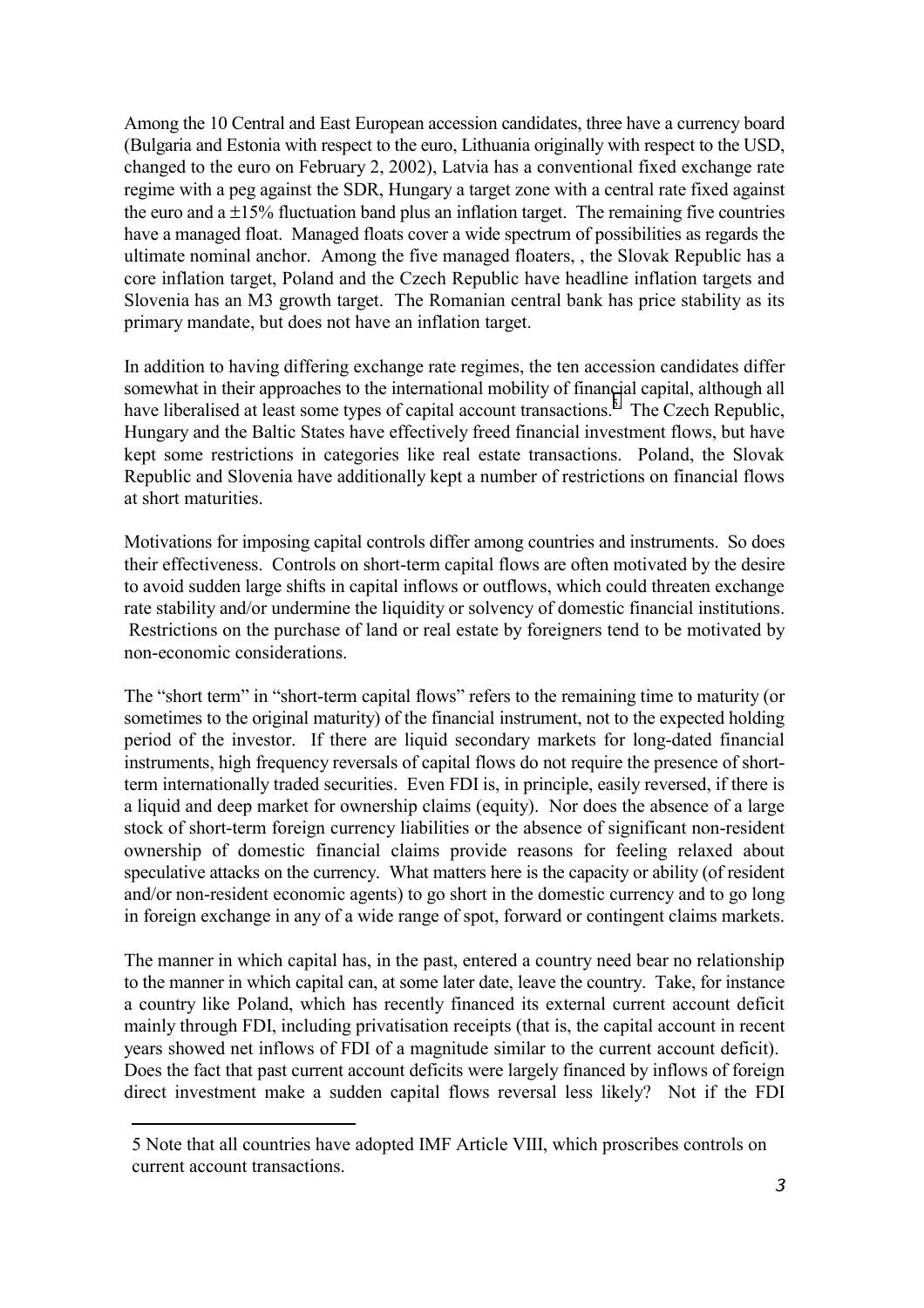importing country has removed virtually all administrative obstacles to international financial capital mobility. In that case, a speculative attack against the domestic currency need not involve a reversal of FDI flows. Instead it could occur through large scale outflows of short-term (or long-term) *portfolio* capital.

While the range of financial instruments that can be traded internationally by the accession candidates remains fairly narrow, it is wide enough to expose each one of the accession countries to the threat of sudden, large reversals in capital flows. This vulnerability will soon become even greater because accession to the EU will require a further opening of the capital account. According to Article 56 of the Treaty on European Union, member states are required to fully liberalise their capital accounts both with regard to other member countries and with regard to third countries. If formal participation in ERMII is a condition for entry into EMU, this opening of the capital account on accession may well come about at the same time that (some of) the accession countries might want to enter ERM II to qualify for EMU membership at the earliest possible date. The experience of ERM I under free capital mobility was not very encouraging. ERM II under free capital mobility might likewise turn out to be destabilising and risky.

### **3. Is there a credible fixed exchange rate regime?**

What is the appropriate exchange rate for each of the accession countries? Box 1 explores the issue from the perspective of the Optimal Currency Area literature. It concludes that arguments against fixed exchange rate regimes in the accession countries based upon conventional OCA considerations are over-stated. Against this background, this section examines fixed exchange rate options, before turning to free floating in Section 4.

#### *Monetary union and political union*

No fixed exchange rate regime can be absolutely and unconditionally credible. The only exception would be a fixed exchange rate regime of which every body believed *without a doubt* that the monetary authorities would do whatever it took to maintain the currency peg. Even if the successful defense of the peg were to require a prolonged period of very high nominal and real interest rates, which threatened the viability of the domestic banking system and caused high unemployment and idle capacity, interest rates would be raised and held at these levels for as long as the threat to the peg was present. The monetary authorities effectively have the survival of the peg as their only objective (they could have a lexicographic utility function with the survival of the peg in pole position). For the monetary authorities to have such lexicographic objectives is not enough to guarantee the credibility and survival of the peg. Without effective political support, first from the government and ultimately from the whole polity, for the policy of granting absolute priority to the defense of the peg, no monetary authority could survive for long, regardless of the formal (legal or even constitutional) degree of central bank independence.

The survival of the gold standard for almost 50 years, in a world with a considerable degree of trade and financial integration, can probably be explained to a large extent by the fact that in the key participating countries (and especially in the UK), the maintenance of the gold parity of the Pound Sterling was indeed taken to be the self-evident overriding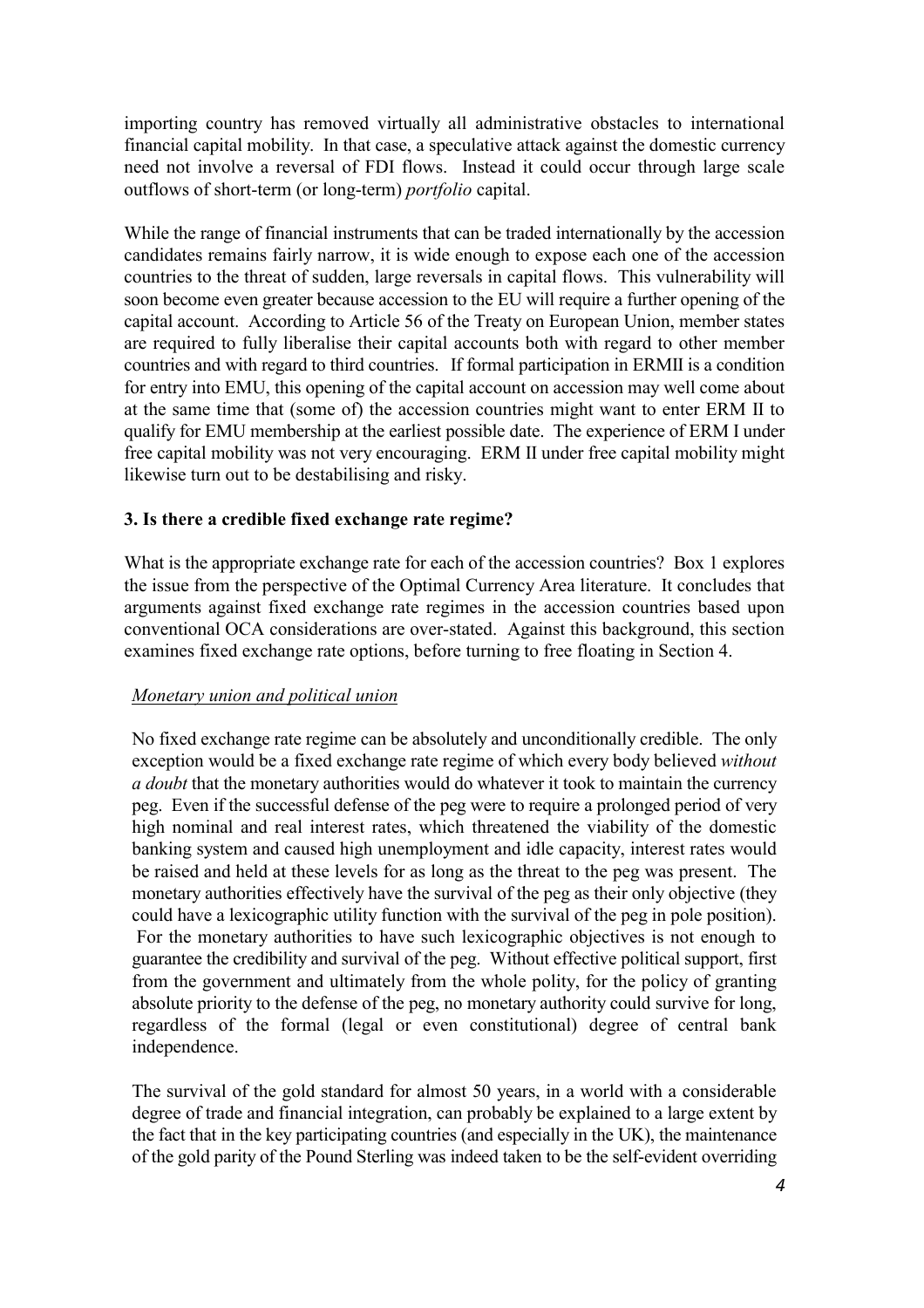priority and responsibility of the monetary authorities. This was possible in part because before the Keynesian revolution, and certainly before World War I, there was no politically influential body of opinion which held that the authorities had any systematic influence over or responsibility for the levels of real economic activity and employment. There was widespread recognition that, by debasing the currency, the monetary authorities, acting for the sovereign, could cause inflation. No doubt, the gold standard derived some of its support from the recognition of its value as a commitment device against future attempts to debase the currency. The survival of the gold standard probably owed more, however, to its 'mystique'. This was not based on a rational weighting of the pros and cons of rules versus discretion. It was a blind, rather child-like faith, unquestioning and absolute.

It took a World War to kill off the 'mystique' of the gold standard, along with quite a few other mystiques. Once gone, it cannot be resurrected. In addition, the monetary and fiscal authorities in modern industrial economies are viewed as having both the means and the responsibility to manage the level of real economic activity. No nominal target, including an exchange rate peg, can ever again hope to be such an unconditional, overriding policy objective. Among current pegs, only Hong Kong comes close to credibly assigning the same kind of overriding importance to the defense of the peg of the Hong Kong dollar to the US dollar that permitted the gold standard to survive for so long. The political and economic conditions supporting this irrevocable commitment of the Hong Kong Monetary Authority to the dollar peg are unique and cannot be replicated elsewhere. In what follows, we restrict ourselves to the case where the currency peg can count on a strong commitment, but not on an irrevocable, absolute commitment by the monetary and political authorities.

History shows that even a full monetary union or common currency area can break up. A minimal common, i.e. supranational set of political institutions (Parliament, Court, a proto-executive), covering all nations in the monetary union appears to be a necessary condition for its long-term survival. $6$  Thus, when considering monetary unions it is important to distinguish between, on the one hand, (formally) symmetric monetary unions, and, on the other hand, asymmetric or unilateral monetary unions. A symmetric monetary union has a monetary authority that satisfies the following conditions:

- Its mandate spans the entire monetary union (e.g price stability for the monetary union as a whole)
- It acts as lender of last resort on the same terms in every union member state

<sup>6</sup> Examples of failed monetary unions whose members never achieved any significant degree of political union include the monetary union of colonial New England, the Latin Monetary Union, the Scandinavian Monetary Union and the East African Currency Area. There are also numerous examples of break ups of monetary unions once the political institutions that backed it were dissolved. When the South seceded from the Union, the Confederacy introduced its own currency. The successor states to the Austro-Hungarian empire could not sustain a currency union following the break-up of the empire after World War I. The same fate befell the CIS ruble zone following the demise of the Soviet Union, and the dinar zone following the break-up of the Federal Socialist Republic of Yugoslavia.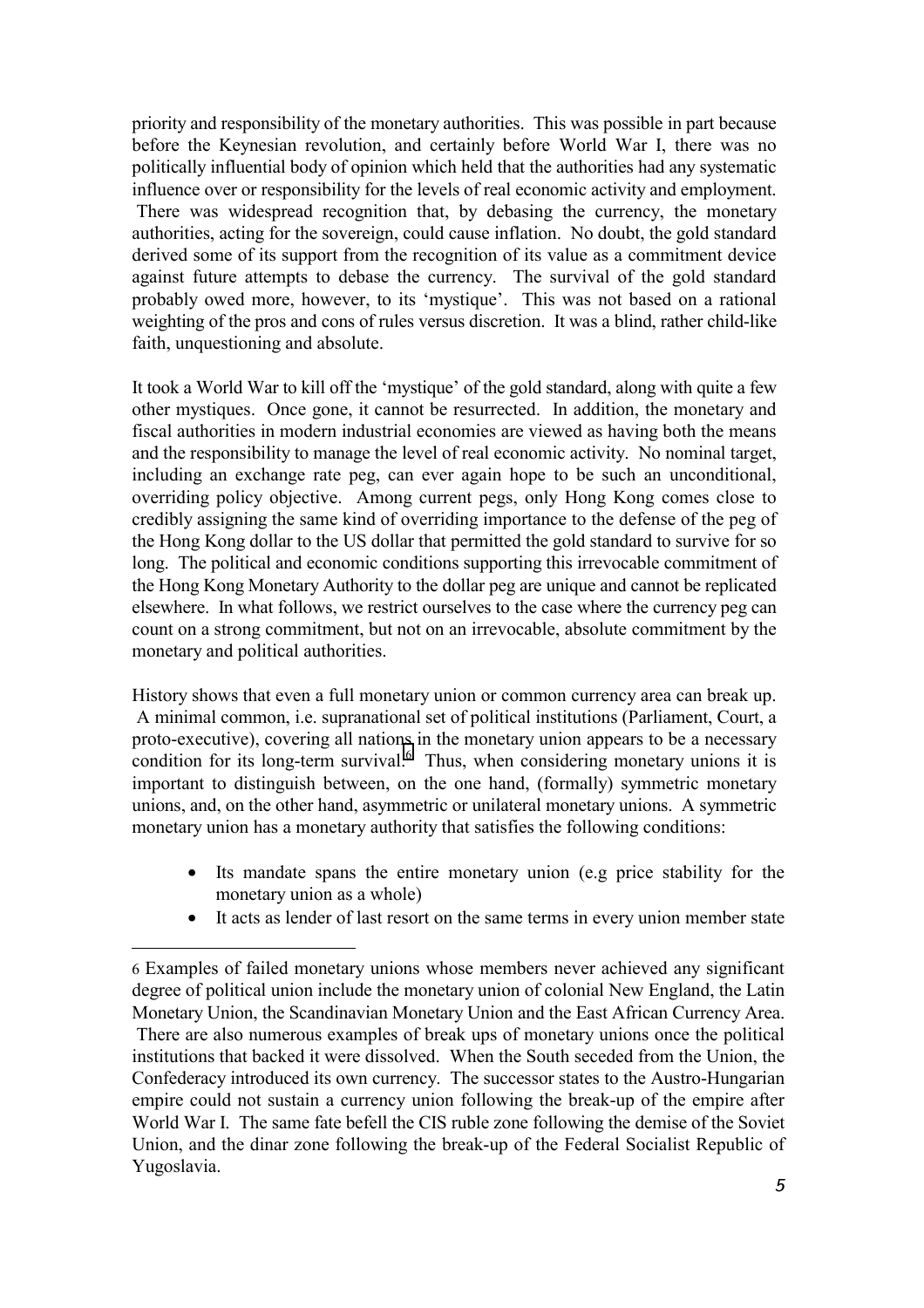- Seigniorage is shared fairly among all union member states
- It is accountable to the legitimate political representatives of the citizens of the whole union.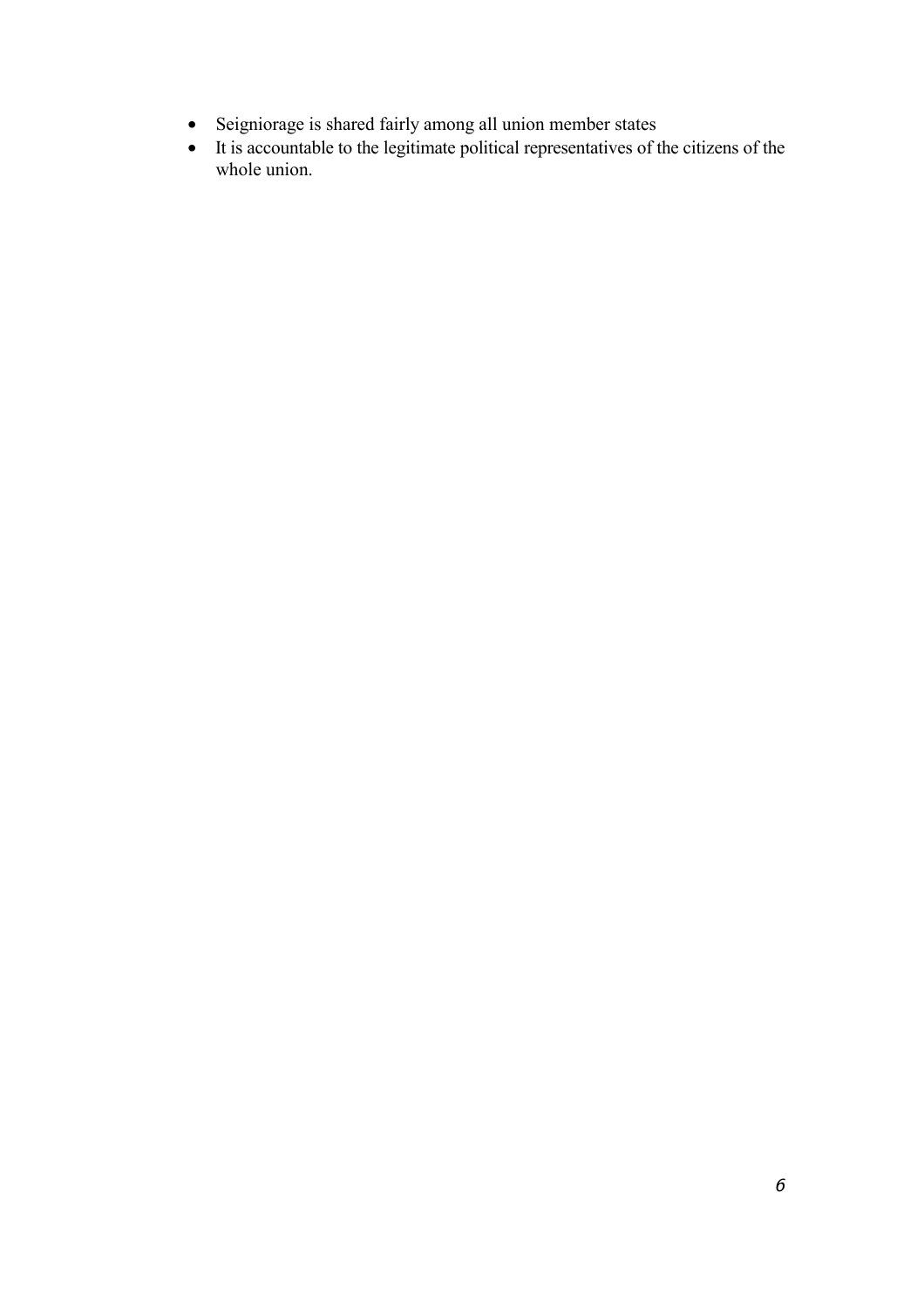### **Box 1. An Optimal Currency Area perspective**

**Nominal cost and price rigidities:**If there are no significant nominal cost and price rigidities, the exchange rate regime is a matter of supreme macroeconomic insignificance. Note that it is only nominal rigidities that matter. A country can be mired in real rigidities (rigid real wages, stagnating productivity, immobile factors of production) and its real economic performance will be miserable, without this having any implications for the choice of exchange rate regime. Unless these real rigidities can be addressed effectively through nominal exchange rate variations, the country's performance will be miserable with a credible fixed exchange rate, with a floating exchange rate, or with a system of universal bilateral barter.

The severity and persistence of nominal rigidities therefore becomes a key empirical and policy issue. Unfortunately, the available empirical evidence is extremely opaque and very hard to interpret. This leaves us in an uncomfortable position. We believe the *numéraire* matters, although we cannot explain why (using conventional economic tools). We believe that nominal wage and price rigidities are common and that they matter for real economic performance, but we do not know how to measure these rigidities, nor how stable they are likely to be under the kind of policy regime changes that are under discussion.

**Size, openness and direction of trade:**The relevant metric for 'size' in economics is market power. A large country has the ability to influence its external terms of trade (the relative price of exports and imports) or the world prices of the financial securities it deals in (the world rate of interest). From this perspective, even Poland, the largest of the ten accession countries is small. A country that is small as regards trade in goods and services (a price taker in the world markets for imports and exports) cannot use variations in its nominal exchange rate to affect its international terms of trade. Of course, not all final and intermediate goods and services are internationally traded. Labour services in particular are overwhelmingly non-traded. Nominal wage rigidities are therefore sufficient to give the nominal exchange rate a (temporary) handle on the real economy, through its ability to influence relative unit labour costs and profitability.

A common theme in most Optimal Currency Area approaches is that an economy that is more open to trade in goods and services gains less from nominal exchange rate flexibility. It should be obvious that this proposition cannot be correct as stated. For an economy that is completely closed to trade in goods and services, the exchange rate regime is irrelevant, from the point of view of macroeconomic stabilisation. If there is a relationship between degree of openness and the cost of giving up exchange rate flexibility, the relationship cannot be monotone.

Most of the countries in Eastern Europe are much more open to trade today than Greece, Portugal and Spain were when they became members. While trade accounted for 62% of GDP on average among this latter group, the ratio is almost twice as high for five of the accession countries (Czech Republic, Estonia, Hungary, Poland and Slovenia) and hardly lower for the others.<sup>7</sup> For example, Poland is much more open than Spain was when it joined the EU. Moreover, all accession countries conduct a large share of their trade with countries in the euro-zone. Thus, the likelihood of these countries being hit hard by an external trade shock originating from a country or region outside the EU is rather small.

**Asymmetric shocks or transmission:**The 'one-size fits all' monetary policy corset inflicted on the members of a monetary union is most costly if a member state is subject to severe asymmetric

<sup>7</sup> The measure of trade openness is imports plus exports as a percentage of GDP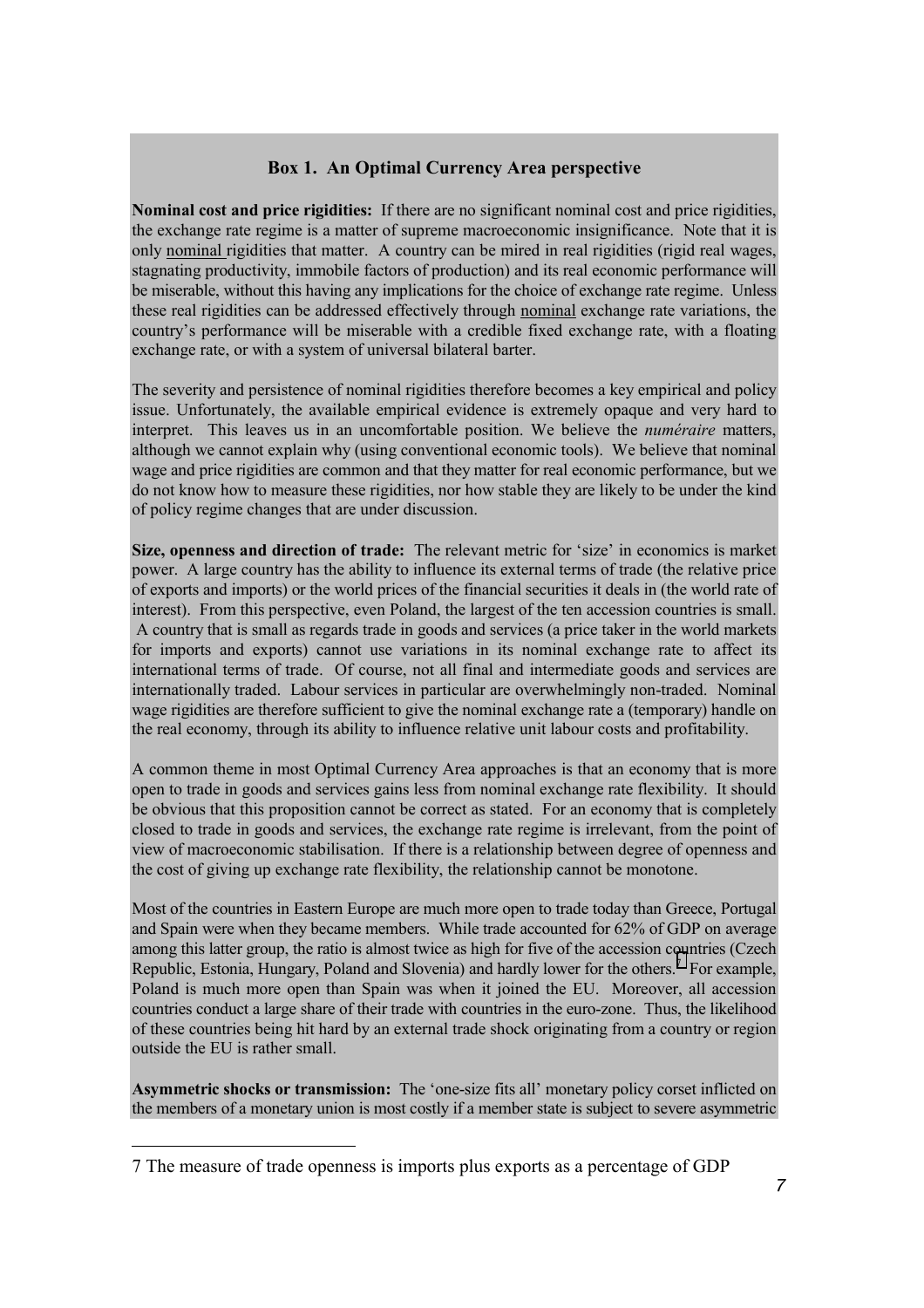shocks or if its structure is such as to cause even symmetric or common shocks to have seriously asymmetric impacts on output and employment.

Identifying and measuring the shocks perturbing the accession countries in the past is an exercise undertaken only by the brave. The further assumption that the patterns revealed in the historical sample would remain valid in the future, pre- and post-accession, is difficult to justify.

However, there are three considerations that qualify the proposition that asymmetric shocks make the retention of nominal exchange rate flexibility desirable. Nominal exchange rate changes are the appropriate response only to asymmetric shocks to the markets for goods and services, that is, to IS shocks and aggregate supply shocks. In response to asymmetric monetary shocks (LM shocks), a constant nominal interest rate is appropriate. In a world with perfect international financial capital mobility, a constant nominal interest rate translates into a constant expected rate of exchange rate depreciation. A credible fixed exchange rate is the simplest way of delivering this optimal response to LM shocks.

Second, it is important not to be excessively impressed with the efficiency of financial markets in general, and with the efficiency of the foreign exchange market in particular. The foreign exchange market and the exchange rate can be a source of extraneous shocks as well as a mechanism for adjusting to fundamental shocks. One cannot have the one without the other. The potential advantages of nominal exchange rate flexibility as an effective adjustment mechanism or shock absorber are bundled with the undoubted disadvantages of a market-determined exchange rate as a source of excessive noise and unwarranted movements in the exchange rate, inflicting unnecessary real adjustments on the rest of the economy.

Third, if one takes the view that full international financial market integration requires a common currency, then the argument can be made that asymmetric (real) shocks strengthen the case for a common currency. The argument is that full diversification requires a credible fixed exchange rate, and that the ability to diversify internationally, and to share risk internationally is most valuable when shocks are asymmetric. With common shocks, there can be no risk sharing. Diversification is pointless.

**Limited real resource mobility:**It is clear that a high degree of real factor mobility can, in principle, be an effective substitute for nominal exchange rate adjustments in the face of asymmetric shocks. Indeed, factor mobility permits long-term, even permanent, real adjustments to asymmetric real shocks, something nominal exchange flexibility cannot deliver. The real factors whose mobility matter are labour and physical capital.

Physical capital mobility is limited, even when financial capital mobility is perfect. Once real capital (plant, machinery and other equipment, infrastructure etc.) is installed it becomes costly to shift geographically. However, technological developments of the past few decades may make this argument progressively less applicable. While a blast furnace is likely to be prohibitively expensive to move, many modern assembly lines for high-tech products are extremely valuable in relation to the cost of moving them. They can be, and are, moved over large distances in response to changes in relative costs of production (or to changes in the other determinants of profitability).

There are many obstacles to labour mobility between the accession countries and the current EU including linguistic, or legal and administrative barriers. Whatever these obstacles, the net migration flows between any two regions or countries are bound to be larger the larger the difference between their real wages. However, the difference in living standards only tells us something about the possible size of structural, long-term net migration between accession countries and the existing EU member states. It does not say anything about the size of net labour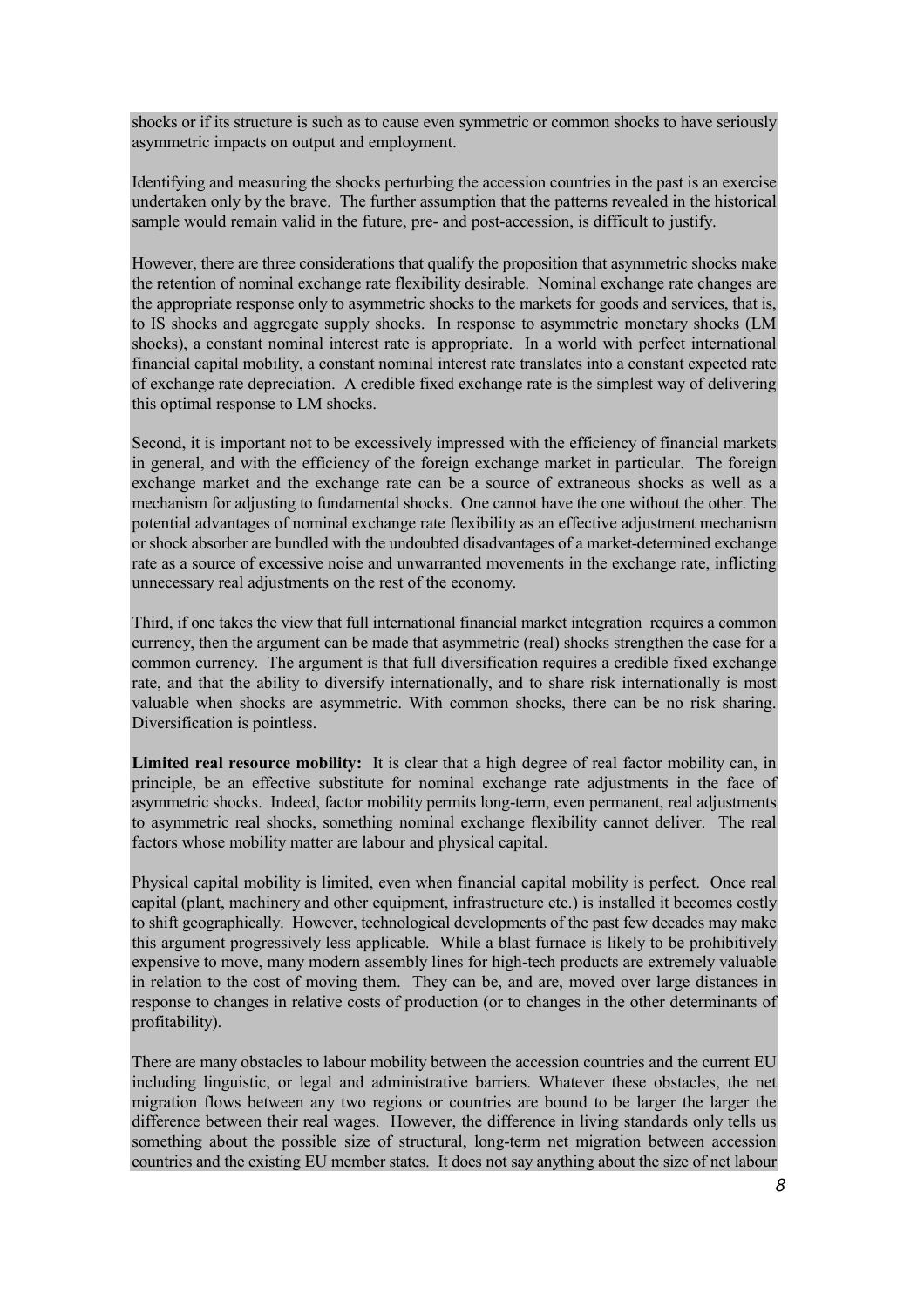flows at business cycle frequencies. It is the latter kind of cyclical labour mobility that would have to take over the role of the exchange rate as a short-term shock absorber if nominal exchange rate flexibility is given up. There is no evidence, even in countries with a high degree of structural labour mobility, such as the USA, that net labour mobility has a significant cyclical component. This suggests that either cyclically sensitive labour mobility is not required for a successful monetary union, or that the USA should not be a monetary union.

**Supranational fiscal stabilisation:** Is a supranational budgetary authority with serious redistributive powers, spanning the existing EMU members and the accession countries, necessary to make up for the loss of the exchange rate instrument if the accession countries were to adopt a currency board vis-à-vis the euro, or, in due course, were to join EMU? The brief technical answer is 'no'. Fiscal stabilisation policy works if and to the extent that postponing taxes, and borrowing to finance the resulting revenue shortfall, boosts aggregate demand. This will be the case either if there is myopia among consumers, who fail to realise that the present value of current and future taxes need not be affected by the timing of taxes, or if postponing taxes redistributes resources between households with different propensities to consume.

Unless the supranational federal fiscal authority in a currency union has access to the global financial markets on terms that are superior to those enjoyed by the national fiscal authorities, there is nothing the federal authorities can achieve by way of fiscal stabilisation that cannot be achieved equally well by national or even lower-tier fiscal authorities. National government financial deficits and surpluses, probably mirrored to some extent in national current account imbalances, are a perfect substitute for supranational fiscal stabilisation.

We conclude that

- many of the optimal currency area arguments are overstated and the traditional analysis focuses too much on trade linkages rather than capital account linkages.
- it is quite difficult to argue that the accession countries are a less good candidate for membership in the common currency area of EMU than many of the existing member countries.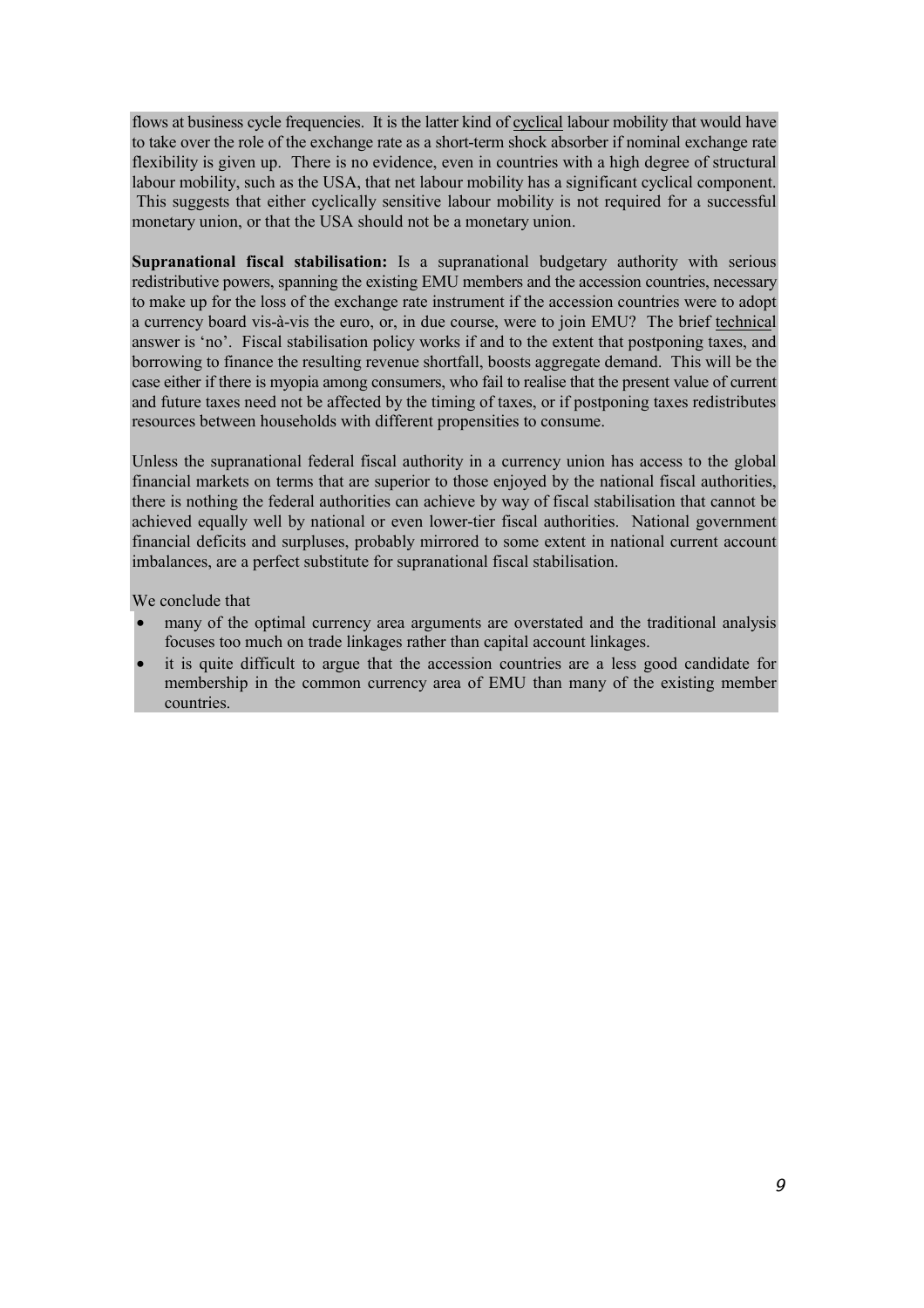Under these criteria we can see that EMU is a (formally) symmetric monetary union. Conversely, the recent dollarisations of Ecuador and El Salvador, the long-standing dollarisation of Panama and the euroisations of Kosovo and Montenegro are examples of asymmetric or unilateral monetary unions.

It is easier for a country that has unilaterally adopted another currency to give up its unilateral commitment to the monetary union, than it is for a country that belongs to a formally symmetric monetary union to leave the monetary union. Furthermore the potential gains to remaining in the union are larger for a member of a formally symmetric monetary union. A member country of a formally symmetric currency union can to a certain extent influence monetary policy in the union while a country that has adopted the currency unilaterally has to live with whatever is decided somewhere else. Thus introducing a national currency entails a larger gain for the latter. The formally symmetric monetary union therefore represents the most credible fixed exchange rate arrangement.

How difficult is it for a country (country A, say) to abandon a monetary union and reestablish a national currency? To establish a new national currency as the dominant domestic means of payment, numéraire and invoicing currency, and as a significant store of value, three actions by country A's government suffice. First, taxes payable to the country A's tax authorities have to be paid in country A's currency. Second, country A's new currency is made the only legal tender in country A. Third, all *new* contracts between two or more parties that are all under country A's jurisdiction, are not enforceable in country A's courts unless they are denominated in country A's currency and specify payments between the contracting parties to be in country A's currency. This third measure could be beefed up by requiring the conversion of all *pre-existing* contracts between parties resident in country A that are denominated in the currency of the monetary union into the new currency of country A, at an exchange rate specified by the authorities of country A. To avoid endless and costly litigation, all *pre-existing* contracts denominated in the currency of the monetary union that involve at least one non-resident party (that is one party not under the jurisdiction of country A), should be grandfathered. New contracts between residents and non-residents of country A could continue to be denominated in any currency.

Undoubtedly, there would be disruptions and dislocations, but break-ups of monetary unions have happened before and there is no technical, administrative or legal reason for it not to happen again. It is the strength of the political union underpinning the monetary union that determines the likelihood of a partial or complete break-up.

#### *Currency boards: No entry without exit*

After the symmetric and the unilateral monetary unions, the next most credible fixed exchange rate regime is a currency board. A currency board is defined by two rules: an exchange rate rule and a budgetary or fiscal rule. The exchange rate rule is a commitment to a fixed peg in terms of some currency or basket of currencies. The fiscal rule is the requirements that there can be no domestic credit expansion by the central bank, that is, there must be (at least) 100% international reserve backing of the monetary base. In the simplest case, foreign exchange reserves are the only financial asset of the monetary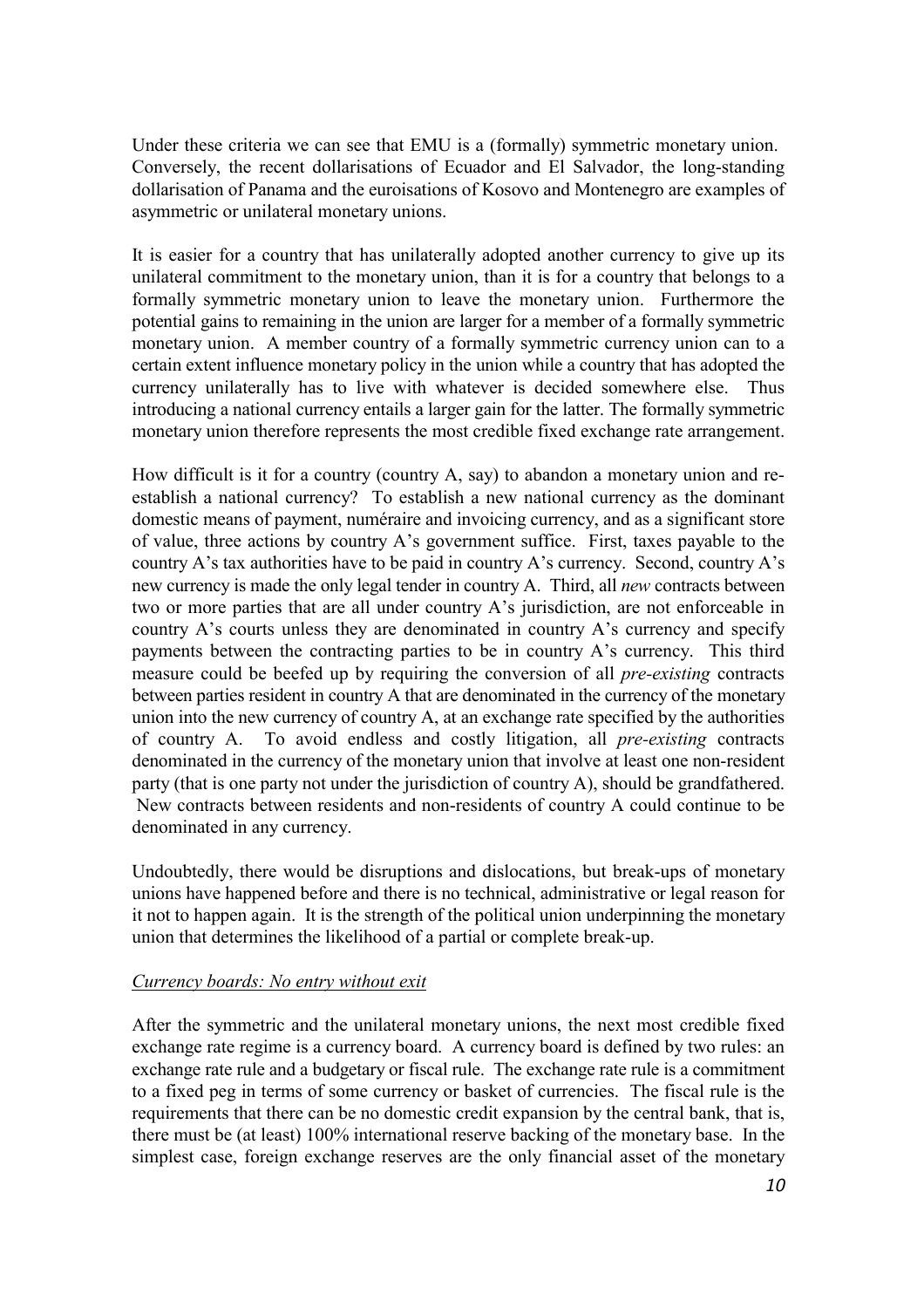authority, with the monetary base (currency in circulation plus commercial bank reserves held at the central bank) the only financial liability. Under several historical currency boards, further restrictions were placed on the ability of the monetary authority to extend domestic credit. For instance, the Bulgarian National Bank Law not only prohibits the Bank from extending credit to the state, it also prohibits the central bank from extending credit to the banking sector, except under very tightly restricted conditions and against high-grade collateral.8

Unless stated otherwise, we consider only a single currency peg vis-à-vis the euro. The euro could, but need not, be legal tender in the country operating the currency board. Unilateral euroisation is the limiting case of a currency board that has the euro as joint legal tender, when the use of the local currency, as a unit of account, a means of payment and a store of value, has shrunk to nothing.

Many variations on the pure currency board model have been implemented in practice (see for example. Ghosh, Gulde and Wolf, 2000). Most involve adding financial instruments to the asset and/or liability menu of the monetary authority or adding off-budget and offbalance sheet contingent claims. For instance, domestic commercial banks could have contingent credit lines with the monetary authority; the monetary authority could have contingent credit lines with foreign financial institutions, private or public; and the monetary authority could have limited authority to extend credit to the government and/or the private sector. Each relaxation of the strict currency board model moves it closer to the traditional central bank managing the oxymoron of a 'fixed-but-adjustable' peg.

The credibility of a currency board depends on the difficulty and cost of abandoning it. The costs are probably mainly reputational. It is also possible that the abandonment of a currency board could involve the domestic private sector, and even the government or its agents, in costly litigation for alleged breach of contract. A currency board created under a government decree is more easily abandoned than one established by law. A currency board established by law is more easily abandoned than one enshrined in the constitution. But ultimately, anything that has been made politically can also be unmade

l,

(3) Credits under para. 2 may be extended solely up to the amount of the excess of the lev equivalent of the gross international foreign exchange reserves over the total amount of monetary liabilities of the Bulgarian National Bank.

<sup>8</sup> Article 33 of the Law on the Bulgarian National Bank states:

<sup>(1)</sup> The Bulgarian National Bank may not extend credits to banks, except in the cases under para. 2.

<sup>(2)</sup>Upon emergence of a liquidity risk that may affect the stability of the banking system, the Bulgarian National Bank may extend to a solvent bank lev-denominated credits with maturity no longer than three months, provided they are fully collateralized by gold, foreign currency or other such high-liquid assets. The terms and procedure for extension of such credits, as well as the criteria establishing the occurrence of a liquidity risk, shall be determined by a regulation of the Bulgarian National Bank.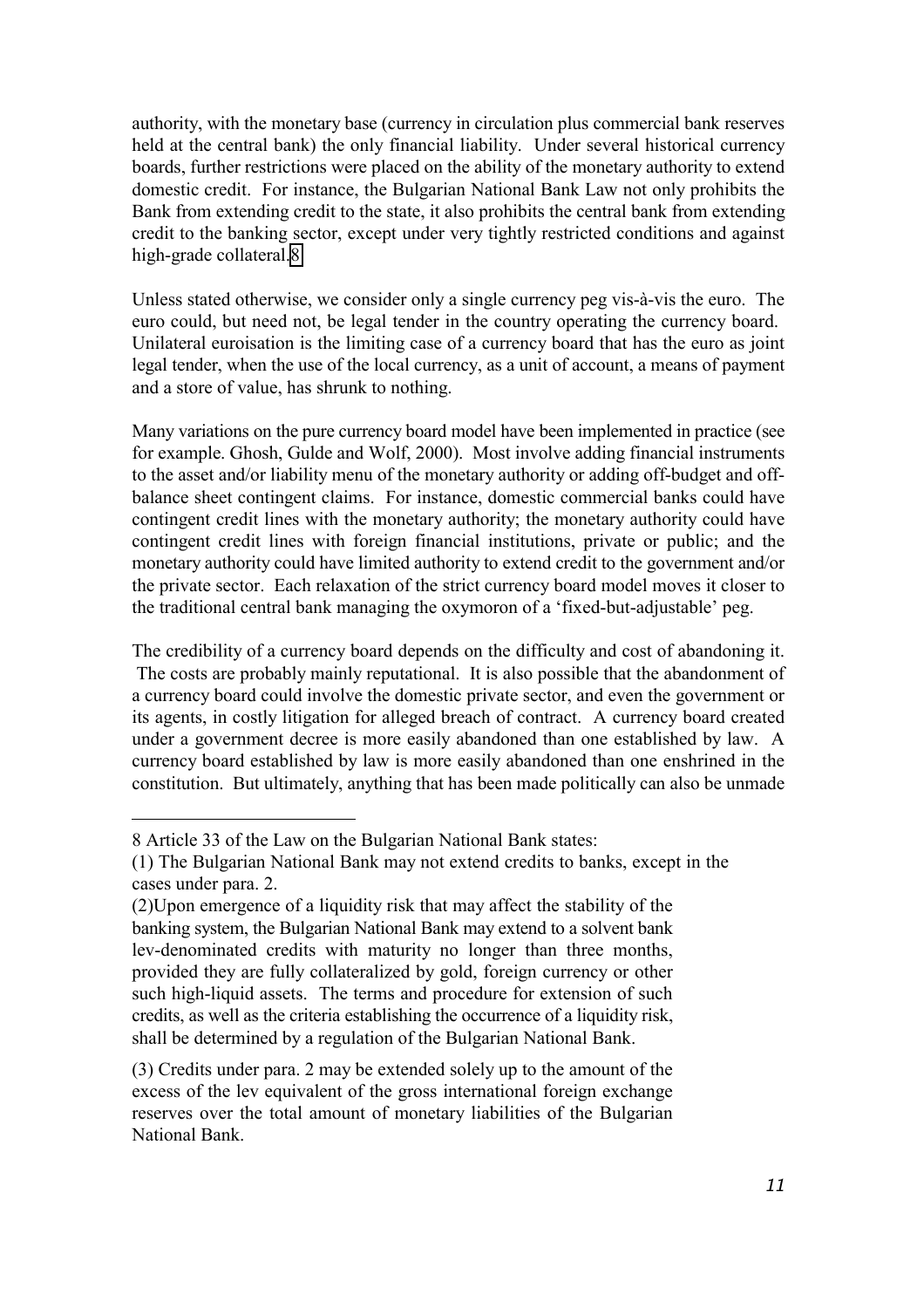politically. The cost of abandoning a currency board may be higher than the cost of abandoning a conventional peg, but it is certainly not high enough to rule out that contingency. Ireland abandoned its currency board with the UK in 1979 and Argentina abandoned its currency board in December 2001.

One argument in favour of a currency board is that, compared to a full-fledged central bank, it is a cheap way of managing monetary policy. All that is needed is a sufficient number of modestly skilled bank clerks who exchange, at a fixed rate, domestic currency for the foreign currency or basket of currencies in terms of which the peg is defined. Of course, banking supervision and regulation still are required, but these activities need not be undertaken by the monetary authority. Under a currency board, the regulator/supervisor can only rely on the sticks of public disapproval, fines or prosecution. The carrot of a financial safety net, should a liquidity crisis hit, is no longer available, as neither the regulator/supervisor nor the monetary authority can expand domestic credit at their discretion in response to such a contingency.

A second argument in favour of a currency board is that it is a strong, 'double-barrelled' commitment device. Through the currency peg it represents a commitment to price stability. Through the 'no domestic credit expansion' constraint, it represents a commitment to budgetary restraint. The value of these commitments depends either on the currency board arrangement being perceived as credible and permanent, or on the belief that, if it is abandoned, it will be replaced by something representing a comparable commitment to price stability and budgetary responsibility as a credible currency board.

These considerations permit us to specify some key characteristics that any currency board must satisfy for it to be stability-enhancing rather than instability-amplifying:

First, it should be a temporary arrangement with a strong exit. The currency board arrangement should be temporary, and recognised as such; and there must be a strong exit strategy from the currency board. 9 As the only exchange rate regimes that are sustainable in the long run are a floating exchange rate and a formally symmetric common currency or monetary union, these two regimes also define the two possible strong exits from a currency board. Note that a currency board is as vulnerable to speculative attacks as any fixed exchange rate regime. The notion that it is safe (or at least safer) because the stock of international reserves is at least as large as the domestic monetary base is mistaken. The magnitude of the portfolio shift out of domestic currency-denominated assets into foreign exchange is not limited by the outstanding stock of domestic base money. At the most basic level, foreign currency-denominated bank deposits with domestic banks can be swapped into foreign currency instantaneously. If it is possible to borrow domestic currency

<sup>9</sup> This argument is based on the assumption that no monetary authority can credibly commit itself to do 'whatever it takes' in order to defend the peg. Given that commitment cannot be unconditional and unqualified, sooner or later, the exchange rate peg will be hit by a shock and/or speculative attack that will cause it to fail. Again, the only possible current exception is Hong Kong, where the Hong Kong Monetary Authority has thus far displayed close-to-lexicographic preferences, with the maintenance of the dollar peg in the leading position.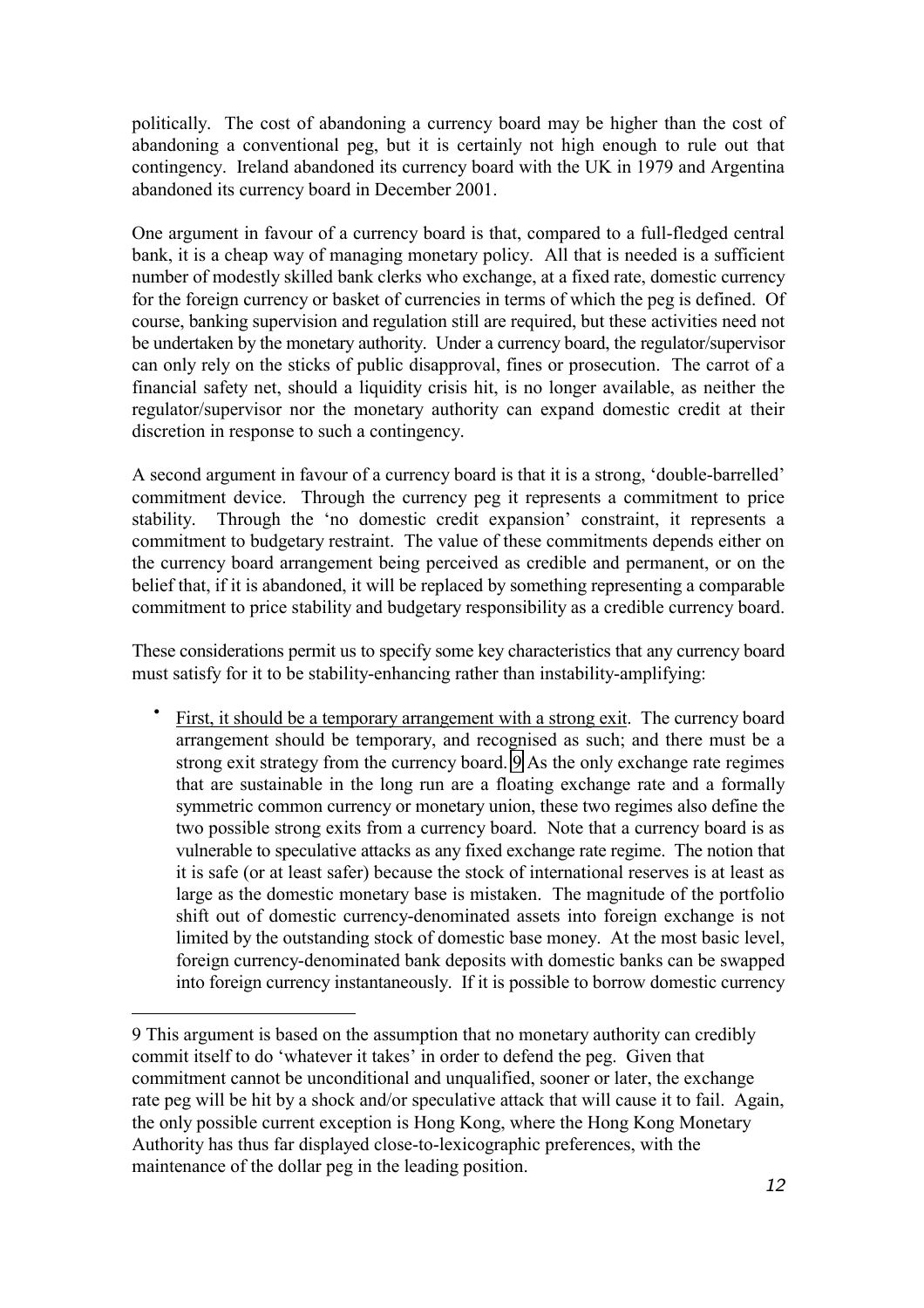to go long in foreign exchange, the scope for speculative attacks is further enhanced. To discourage this, sky-high domestic interest rates would be required. The only way to prevent a foreign exchange crisis would be a fully credible commitment by the monetary authorities to raise domestic interest rates to whatever level might be required to safeguard the currency peg. Such a commitment to bring about, if necessary, a banking crisis, and even, if the speculative pressures were to persist, a general financial crisis, a public debt crisis, or a full-fledged economic crisis, is no credible, since the middle of the  $20<sup>th</sup>$  century. If the peg is not credible, and a weak exit is likely, domestic-currency-denominated financial instruments will carry a premium reflecting the expected rate of depreciation of the home currency. The 'peso-paradox', by raising the nominal and real cost of borrowing through domestic currency-denominated debt instruments, can put additional stress on public and private budgets.<sup>10</sup>

- Second, there should be no foreseeable need for a lender of last resort. No country should consider a currency board unless it can afford to do without a *lender of last resort*. One obvious drawback of a currency board is that there can be no lender of last resort, since domestic credit expansion by the monetary authority is ruled out (see Chang and Velasco, 1998, Della Paolera and Taylor, 1999). There may be ways of partially privatising the lender of last resort function by arranging contingent credit lines, but the scope for that is inevitably limited. This means that a currency board should not be considered unless the banking system (and indeed the financial system in general) is solvent and strong, and there are institutions and mechanisms other than the lender of last resort function of the traditional central bank for dealing with bank runs and other liquidity crises.
- Third, there should be a sound, sustainable budgetary framework. No country should consider a currency board unless it has a *sound fiscal framework* that will not require discretionary access to central bank financing by the general government. A nation adopting a pure currency board throws away the key to the drawer labelled 'monetary financing of government budget deficits'. In a well-run economy, with a benevolent, competent and credible policy maker, this would actually be a drawback (see Calvo and Leidermann, 1992). Seigniorage can be a useful source of revenue for cash-strapped governments. There is no reason to believe that the inflation rate generated under a currency board is anywhere near the optimal rate from a neoclassical public finance point of view (which assumes a benevolent and competent monetary authority, which is capable of credible commitment).

However, political economy considerations, distilled from the often brutal lessons of history, suggest that the printing press is a great seducer, and that the freedom to issue monetary liabilities at will is likely to be abused. Using the rather blunt

<sup>10</sup> The 'peso paradox' refers to the phenomenon of a fixed exchange rate regime with unrestricted financial capital mobility which produces a domestic interest rate that persistently exceeds the foreign interest rate. This is consistent with financial market efficiency and rational expectations, if there is a (small) probability of a collapse of the peg followed by a substantial currency depreciation, and this (rare) event has not (yet) occurred in the sample.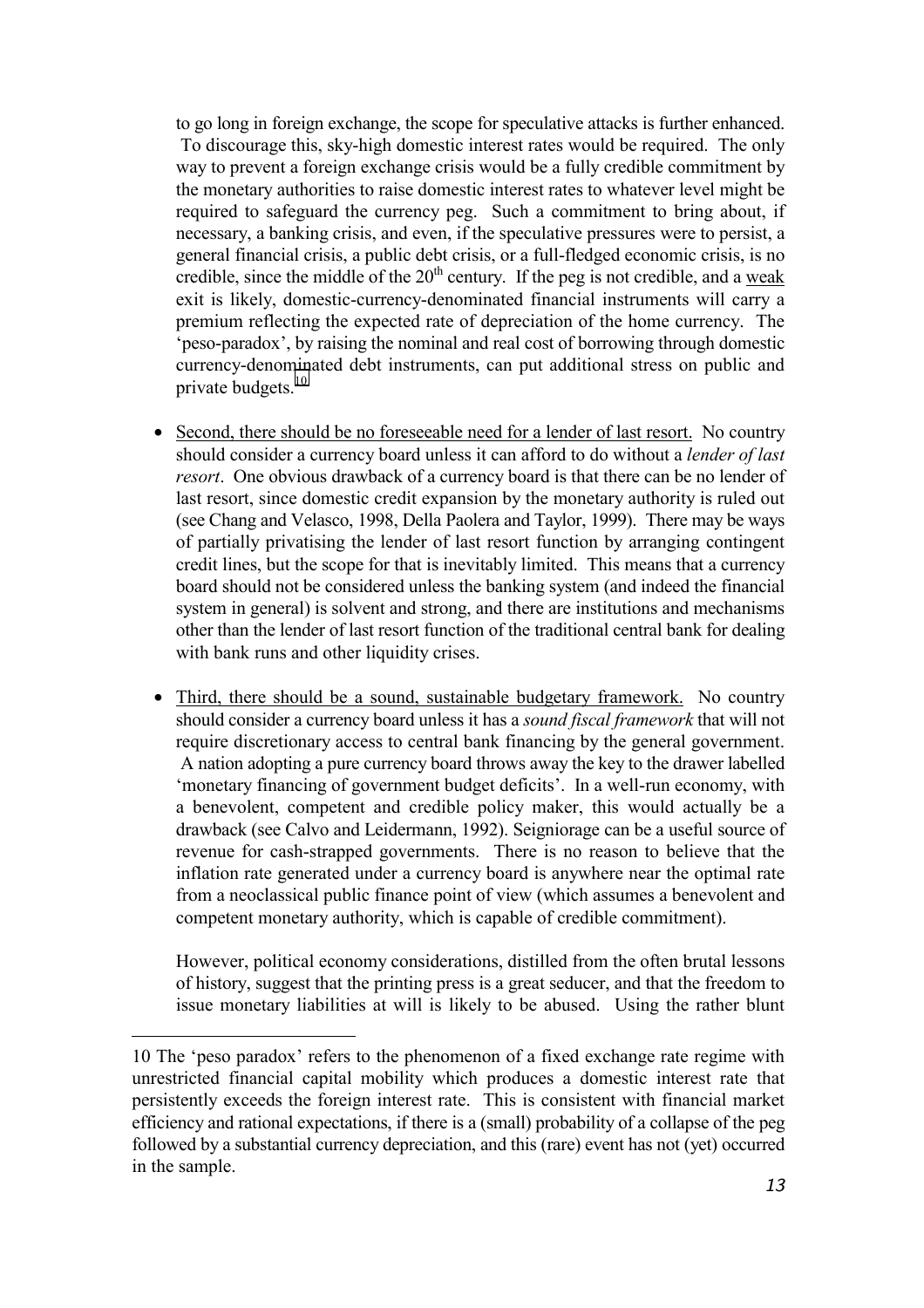instrument of an outright ban on domestic credit expansion by the central bank may therefore be desirable if the alternative is the opportunistic abuse of the power of the printing press by myopic and/or self-serving governments. Without a sustainable fiscal programme, interest rates on domestic public debt (both domestic- and foreign-currency denominated) will be higher because of a default risk premium. As default risk increases, quantity rationing will constrain the government's ability to borrow.If there is domestic currency-denominated non-monetary public debt outstanding, the use of the unanticipated inflation tax (or price level capital levy) to reduce the real burden of servicing that domestic currency debt may also prove tempting to the authorities. This can undermine the credibility of the peg.

- Fourth, the peg should be appropriate. The currency or basket of currencies involved in the peg should be appropriate from the point of view of the country's external trading pattern**.** Changes in the nominal effective exchange rate are potentially effective means of effecting a necessary change in international relative price or cost levels. Pegging the nominal exchange rate to a currency or basket of currencies that has but a small weight in the country's effective exchange rate index is therefore unlikely to be wise.
- Fifth, the peg must support an acceptable level of international competitiveness. There must be sufficient control, through demand or supply management or incomes policy, over domestic costs and prices, to maintain international competitiveness at the fixed nominal exchange rate. It is true that *real* international competitiveness can be eroded with any exchange rate regime, from a monetary union to free floating. However, the political pressures to attempt to correct an increasingly uncompetitive real exchange rate through a nominal devaluation/depreciation are likely to prove very hard to resist. This is true even though the improvement in real competitiveness achieved through the nominal devaluation may be only short-lived.

Argentina failed on criteria (1), (3), (4) and (5). The currency board had been presented and defended as a permanent arrangement. There also was no chance of a strong exit to membership in a formally symmetric monetary union with the USA. There are no common, supranational institutions spanning the USA and Argentina that would make such a symmetric monetary union possible. Unilateral dollarisation may be a short-run temptation, but it is not a viable long-run option. If unilateral dollarisation were to occur, the first populist President elected, with a parliamentary majority, following the event, will re-introduce a national Argentine currency, partly for symbolic reasons and partly to get hold of the seigniorage. Argentina never solved its fiscal federalism problems, nor did it tackle effectively the problem of overall limited revenue raising capacity and strong public sector unions. Finally, the US accounted for less than 10 percent of Argentina's exports and imports.<sup>11</sup>

There are also interesting parallels here with Turkey before the collapse of its currency regime in February 2001. Turkey did not have a currency board, but it did have something

<sup>11</sup> There could have been a strong exit into a free float-cum-inflation targeting in the mid-1990s, but this moment passed.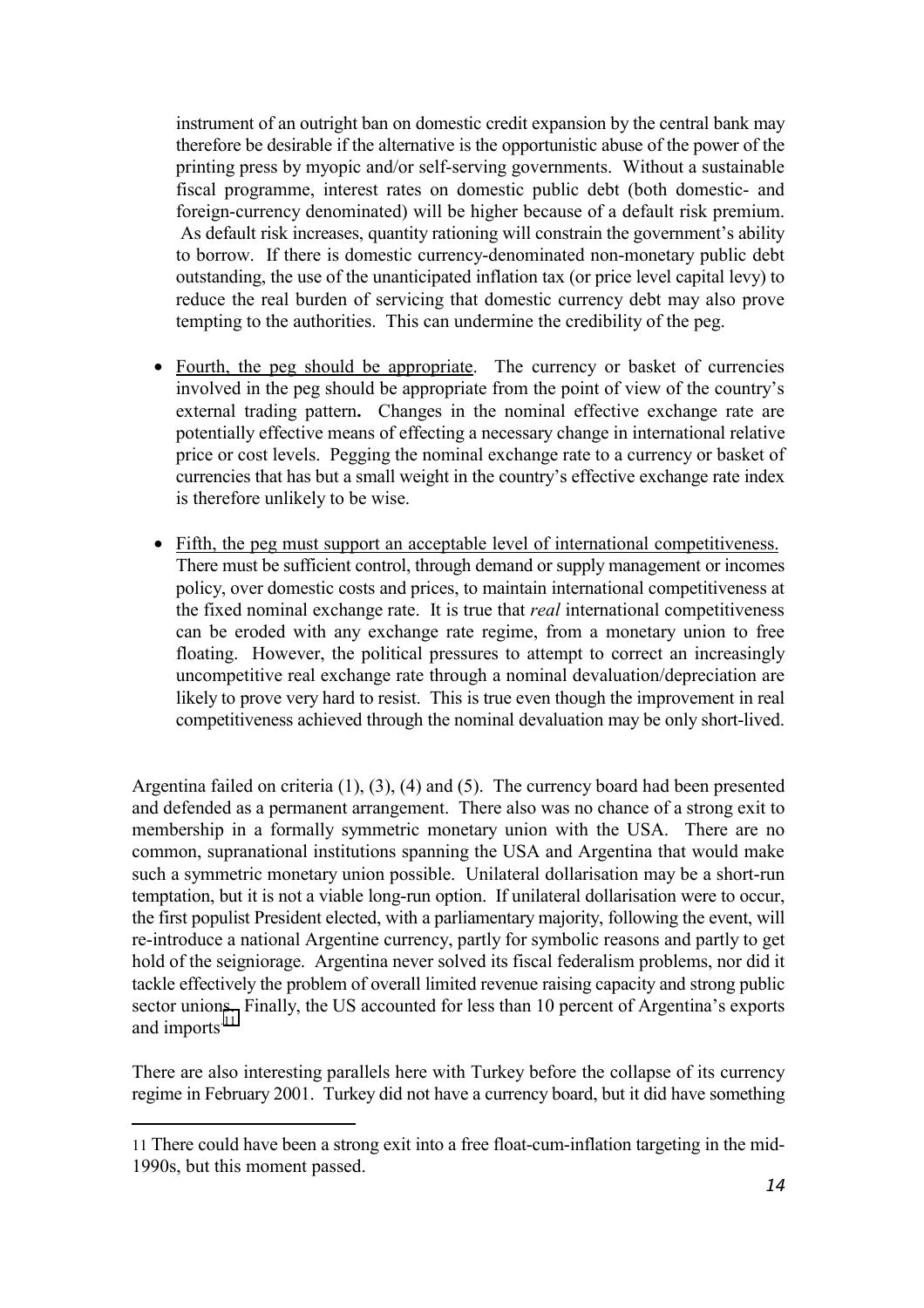very close to it, something that could be called a 'crawling peg board'. Like a currency board, Turkey's monetary regime ruled out domestic credit expansion by the central bank. The exchange rate was not fixed, but depreciated at a predetermined rate. Turkey failed criteria (1), (2) and (3). It had no strong exit strategy. Membership in a formally symmetric currency union, that is membership in EMU, is a long-term ambition, not a medium-term possibility. The Turkish banking system was very weak, and there were long-lasting unresolved fiscal problems. The burden of the internal public debt was high and rising fast. The country had been involved in 16 earlier IMF programmes, each of which had failed. Unlike Argentina, the composition of the basket in terms of which Turkey's crawling peg was defined, did reflect the country's international trading patterns.

#### *…and for the accession countries?*

From an economic point of view, euroisation or a currency board with the euro can make sense for the ten, small, highly open accession candidates. An accession candidate opting for a currency board with the euro would be pegging to a currency that accounts for the lion's share of its external trade.

An accession country with a currency board involving a peg to the euro would have a natural 'strong exit' in the form of EMU membership, preferably on the same date that EU membership is achieved.<sup>12</sup> Even the stragglers in banking sector reform, such as the Czech Republic, are now engaged in a determined effort at financial and 'real' restructuring of their banking sectors. This eliminates a further obstacle to a currency board. Finally, while fiscal restraint, like chastity, is something that has to be fought for every day, the accession candidates of Eastern and Central Europe appear to be in no worse budgetary shape than the majority of the existing EU and EMU members. This precondition for a successful currency board therefore appears to be satisfied also. It is important that the additional pressures on public sector budgets caused by spending to meet the demands of the *acquis communautaire*, especially in the environmental and infrastructure fields, do not jeopardise the fiscal stability of the accession candidates.

#### **4. Free floating**

l,

As we have mentioned, free floating is nowadays widely regarded as the only other credible exchange rate regime in the long run. We restrict the discussion here to the particular variant of free floating-cum-inflation targeting. Inflation targeting has been 'en vogue' in most industrialised countries for quite some time. Although the US Fed does not officially and formally target inflation, its actual operating procedures under Volcker and Greenspan have mimicked inflation targeting. The Bank of England has had an inflation target since 1992 and the ECB has, since its launch in 1999, had an inflation target that dare not speak its name.<sup>13</sup> New Zealand, Australia and Canada also use inflation targeting. So, why not the accession candidates?

<sup>12</sup> To adopt the euro at the same time as, or even before, the accession candidate becomes an EU members would, of course, require a waiver, derogation or re-interpretation of part of the exchange rate criterion in the Maastricht Treaty - the requirement that a country be a successful ERM member for 2 years before it can become an EMU member.

<sup>15</sup> 13 The official ECB position is that it has a medium-term price stability target. An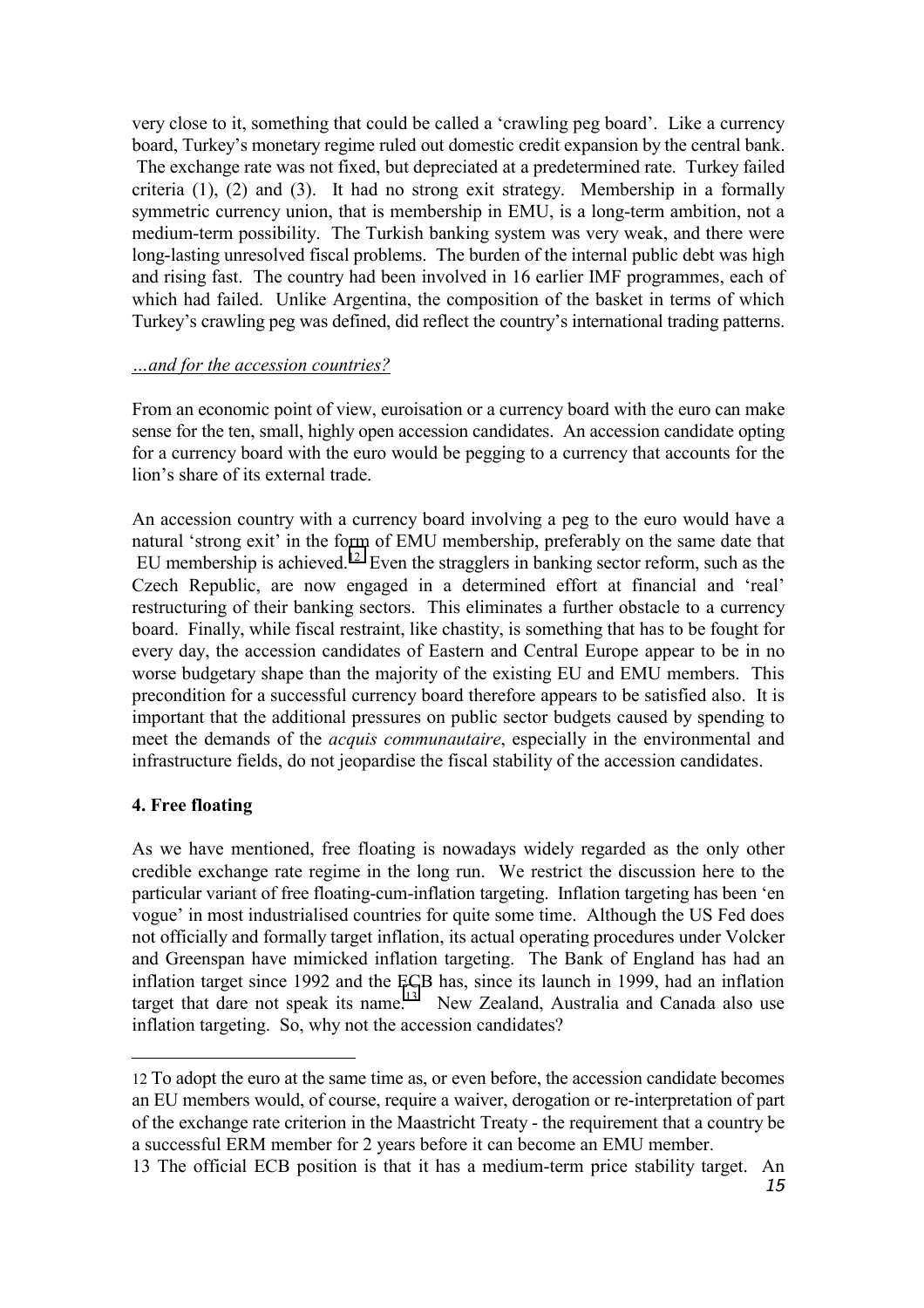## *Key requirement for effective inflation targeting*

Although there are quite a few differences among the ways in which inflation targeting can be designed and implemented, there is a common core of key requirements for effective inflation targeting for all viable variants. This goes well beyond the government announcing some short-term inflation target. This common core consists of the following:

- The public announcement of a numerical medium-term target for inflation for a clearly defined and easily monitored index for a representative basket of goods and services.
- An institutional commitment to price stability as the primary goal of monetary policy, to which other goals are subordinated.
- A credible toolbox for linking monetary instruments to medium-term inflation outcomes, that makes use of all the information available.
- Legitimacy of the monetary arrangements and transparency of the monetary policy strategy. This requires accountability of the monetary authorities to the elected representatives, open and transparent procedures, and effective communication with the public and the markets.

Inflation targeting is said to have the key advantage that a country can keep control over its monetary policy, which is, according to conventional optimum currency area theory, desirable in the presence of asymmetric (non-monetary) shocks. Nevertheless, in many countries it has proven quite difficult to exploit this advantage.

Monetary independence through a floating exchange rate permits flexibility (the valuable ability to respond to shocks), but the downside of this flexibility are, first, opportunism, that is, discretion in the negative sense of lack of credible precommitment and, second, vulnerability to exchange rate shocks. Opportunistic discretion has been discredited by the inflationary experience of the 1970s, and 'rules based' monetary policy, that is, monetary policy based on credible precommitment, is advocated by all mainstream economists. Of course, rules can and should, in principle, be flexible, contingent rules that permit a response to news. But it is also true that the benefits of monetary independence in most accession countries should not be overstated. In addition to the universal problems of instrument uncertainty, monetary policy in the accession candidates is particularly unlikely to be very effective in stabilising output because credit, deposit and debt markets are still rather underdeveloped. Furthermore, especially in the less advanced countries, a substantial share of credits and deposits continues to be in foreign currency. Thus, changes in the cost and availability of domestic credit are unlikely to have a large immediate effect on output, either through the interest rate or through the credit channel.

Accepting inflation as the overriding goal of monetary policy and giving up the goal of stabilising the exchange rate can have important repercussions for the banking system. Especially in the less advanced countries of the region, large parts of the balance sheets of banks are denominated in dollars and other hard currencies. Even if the balance sheet

-

inflation rate (for the HICP index) between zero and two percent per annum is deemed consistent with the price stability target.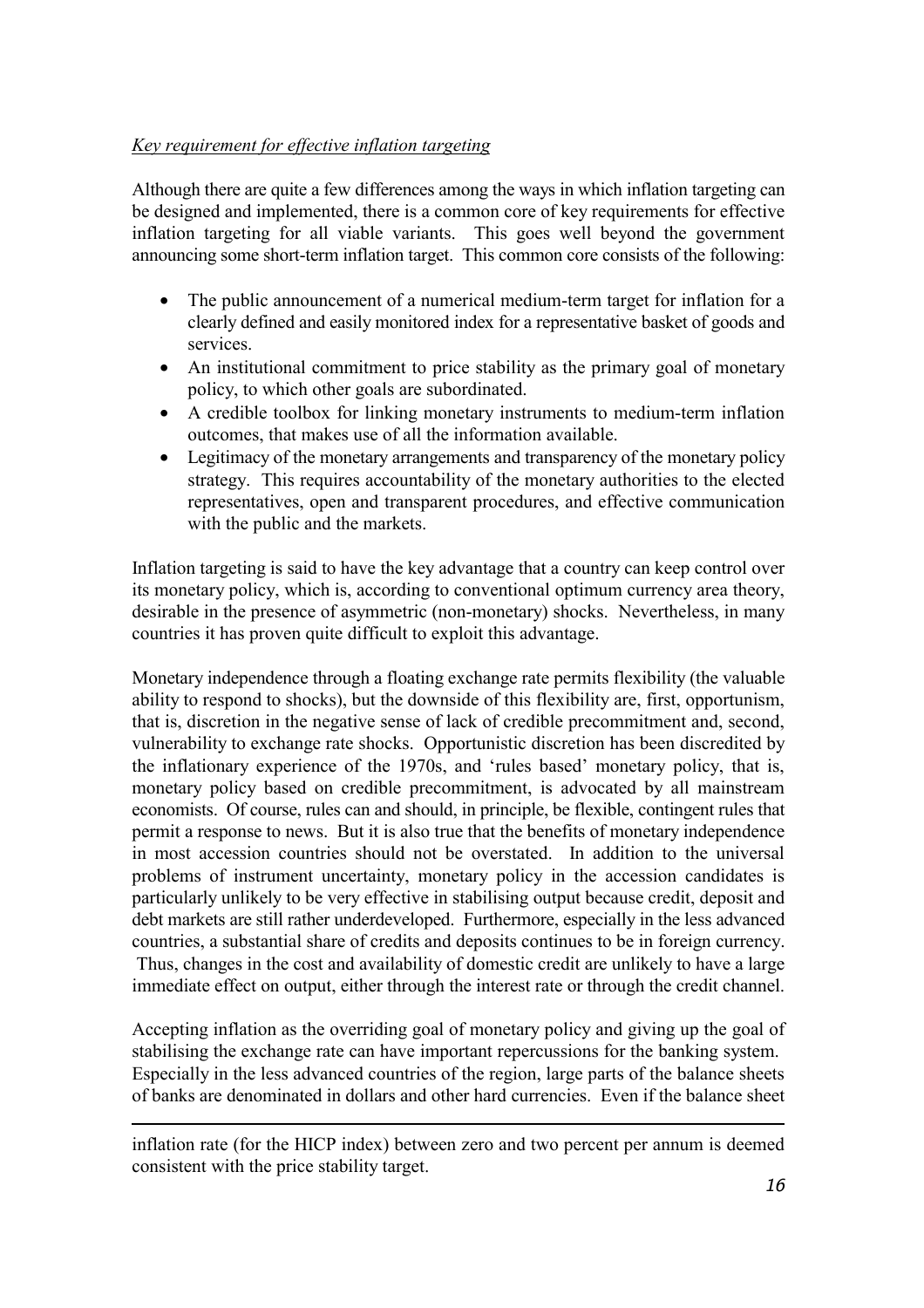of the bank itself is balanced as regards its foreign currency liabilities and assets, this need not be adequate insurance against loss in case of large fluctuations in the exchange rate. A large depreciation may lead to defaults by parties that have borrowed from the bank in hard currency without matching the currency denominations of their own debits and credits. Such borrower defaults can have a knock on effect on the banking system.<sup>14</sup>

A further important requirement for successful inflation targeting is the institutional commitment of the central bank to the aim of price stability. This involves the insulation of the policymaking board of the central bank from the partisan, party-political process. Members of the policy-making board of the central bank should not have close ties to political parties or factions. They should be appointed for a single term of office, which should be longer than the political cycle. Much of the success of the inflation targeting central banks depends on reputation. While this does take time to establish, the experience of the Bank of England has shown that it is possible to gain quite rapidly the trust of the financial markets through a combination of transparency and active engagement in explaining policy decisions to the public.

#### *Which target?*

Over recent years much research has gone into the question of what constitutes the optimal inflation target. This involves the composition of the target basket, the horizon over which the target is to be pursued, and the numerical value assigned to the target. Currently the Czech central bank targets headline inflation for up to 30 months ahead. The Polish Central bank instead targets headline inflation for at most 18 months ahead. The consensus for very open economies appears to be that ideally the central bank should target a medium-term inflation target that filters out temporary variations in the inflation rate, such as those due to transitory exchange rate movements. The advantages of this approach over simple consumer price basket targeting are greater the more open the economy is and the more volatile the exchange rate. Paying attention to these issues is the more important the larger and more volatile capital flows are. Especially when domestic financial markets and the foreign exchange market lack depth and breadth, capital flows can easily have large transitory effects on the exchange rate and through that on the domestic currency prices of internationally traded goods and services.

The challenges posed by international financial integration will continue to be important for the accession countries, and on balance its effects are likely to be beneficial, provided effective regulation and supervision of domestic financial institutions and markets can be established. With rapidly ageing populations, domestic saving rates are unlikely to be sufficient to finance the capital stock replacement and expansion necessary to catch up with the EU (see Transition Report 2000). FDI inflows are key to the international transfer of technology and know-how. International portfolio diversification offers insurance possibilities against asymmetric shocks that are not available domestically.

<sup>14</sup> While a large unexpected exchange rate change can cause default and bankruptcy when there is a significant degree of currency mismatch in the balance sheets of banks, commercial and industrial enterprises and households, such 'real effects' do not, of course, make monetary policy an effective and efficient stabilisation tool.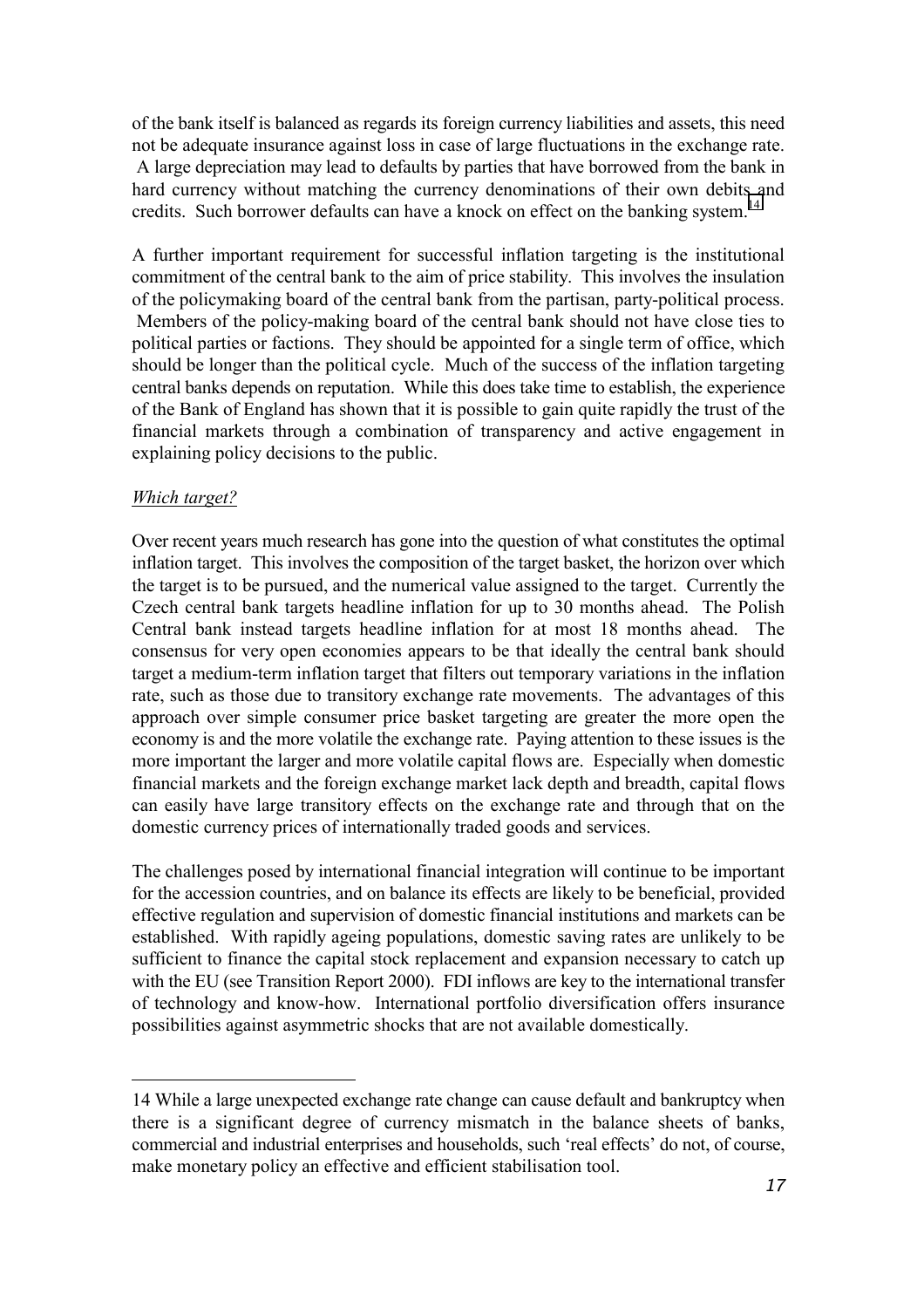The downside of international financial integration is that the international financial market system can be a source of volatility, shocks, and instability. Such financial instability is of course not eliminated when a country joins a monetary union which encompasses most of its external trade in goods, services and financial instruments. Exchange rate instability, however, is a significant part of total financial instability. Exchange rate volatility is reflected in import price volatility and temporary variations in the rate of inflation. This effect is stronger the more open the economy is to trade in goods and services. Undue sensitivity of domestic monetary policy to such short-term movements in the inflation rate can be destabilising for the real economy. Skilful monetary targeting filters out the noise in the observed price, exchange rate and inflation signals and extracts the signal concerning the underlying inflation rate. It is sometimes argued that if highly open transition economies target inflation, they should target 'domestically generated inflation'. Unfortunately, there is no conceptually clean way of separating imported and domestically generated inflation.

Where does this discussion leave the accession countries? Given the short and often turbulent time period since transition started, the central banks in the region are still in the process of accumulating the reputational capital that is needed for effective inflation targeting. With the monetary and financial systems undergoing rapid transformations, the monetary transmission mechanisms are both poorly understood and quite unstable, which increases the likelihood that central banks in the region may miss the announced inflation targets. This will make it difficult for them to improve their reputations. The strength of the political commitment to central bank independence remains questionable in quite a few accession candidates. Even if no further challenges to central bank independence occur, it will take time for markets to become assured of the independence of the central banks. Also, given the size and volatility of capital flows compared to these countries' GDP, transitory exchange rate movements are likely to be large but difficult to strip out of the inflation series. Thus, it is difficult to argue that these countries are currently good candidates for inflation targeting.

#### **5. Balassa-Samuelson meets the EMU inflation and exchange rate criteria**

There may be a conflict between a key structural feature of the accession countries and the inflation and exchange rate criteria for EMU membership. We will show that, unless the inflation criterion is relaxed or reinterpreted for accession countries adopting a currency board (or any other credible fixed exchange rate regime), EMU may only be achievable at the expense of an unnecessary recession in the accession countries. Likewise, for those candidate EMU members that adopt a floating exchange rate, it is likely to be necessary for the exchange rate stability criterion to be interpreted asymmetrically if the inflation criterion is to be satisfied. That is, unlike significant exchange rate depreciations, significant exchange rate appreciations should be permitted during the two year 'probationary period'.15

<sup>15</sup> The exchange rate criterion does indeed only require that a Member State shall not have devalued its currency on its own initiative for a two-year period. Revaluations are not mentioned explicitly. While this asymmetry in the treatment of devaluations and revaluations may be good news from the perspective of a country wishing to qualify for EMU membership, it raises concerns about a possible lack of symmetry in the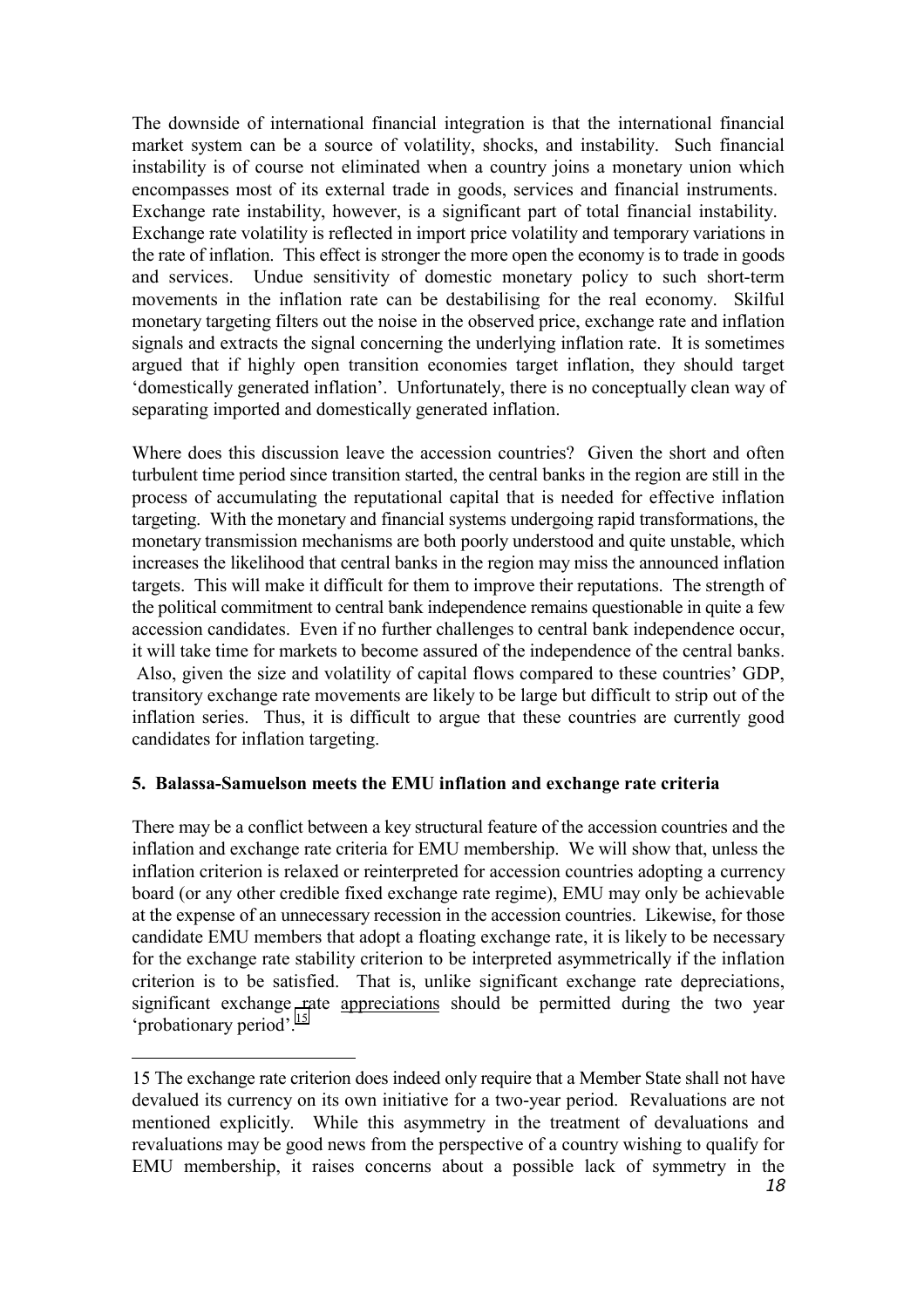Together, the exchange rate criterion and the inflation criterion restrict the scope for changes in the real exchange rate of the accession candidate vis-à-vis the euro-zone. To have, say, a real appreciation requires either a nominal appreciation (if accession country and the euro-zone inflation rates are the same), or a higher domestic rate of inflation relative to the euro-zone (holding the nominal exchange rate constant).

Real exchange rates of transition economies are volatile and subject to large medium-term swings. There can be little doubt, however, that for most accession countries, there must be the expectation, as part of the process of transition and catch-up in productivity and living standards, of a significant trend appreciation of the real exchange rate. The reason for this belief is the Balassa-Samuelson effect. This is explained in Box  $2^{16}$  In a nutshell, relatively faster productivity growth in the traded sector of the accession countries will convert into a higher inflation rate if the exchange rate is kept constant.

Several authors have recently estimated the empirical magnitude of the impact of the Balassa-Samuelson effect on the real appreciation of accession countries' currencies. De Broek and Slok (2001) estimate in a panel regression that a one percentage point increase in the relative productivity levels of the industrial sector in accession countries compared to the EMU area increases (appreciates) the real exchange by 0.4%. Given this point estimate, they find that the catch-up of productivity in accession countries currently causes a real appreciation of around 1.5% per annum on average for all the accession countries. Given the dispersion of productivity growth differentials across countries, the effect is significantly stronger for some countries.

Jakab and Kovacs (1999) estimate the effect on Hungarian data and find about 1.9% per year for Hungary over their sample period. Rother (2000), analysing Slovenian data, puts the effect at 2.5% per year. All these estimates have the obvious shortcoming that they are done on very short data sets that do not allow the authors to filter out some of the cyclical factors. Subject to that *caveat*, estimates of the impact of the Balassa-Samuelson effect on the recent real appreciation of the Eastern European currencies against the euro appear to be in the range of 1.5% to 2.5% per annum. Thus, at constant exchange rates, this appreciation would raise annual inflation rates in accession countries by 1.5% to 2.5% compared to the EMU average, and by even more compared to the best three performing EMU countries (which the Maastricht criterion is based on).

interpretation of the price stability target by the ECB. Unlike the Bank of England, whose inflation target and 'open letter procedure' are both explicitly symmetric, it is not clear whether the ECB frowns equally on price inflation and price deflation.

-

<sup>16</sup> See also Samuelson, 1994, and Heston, Nuxoll and Summers, 1994.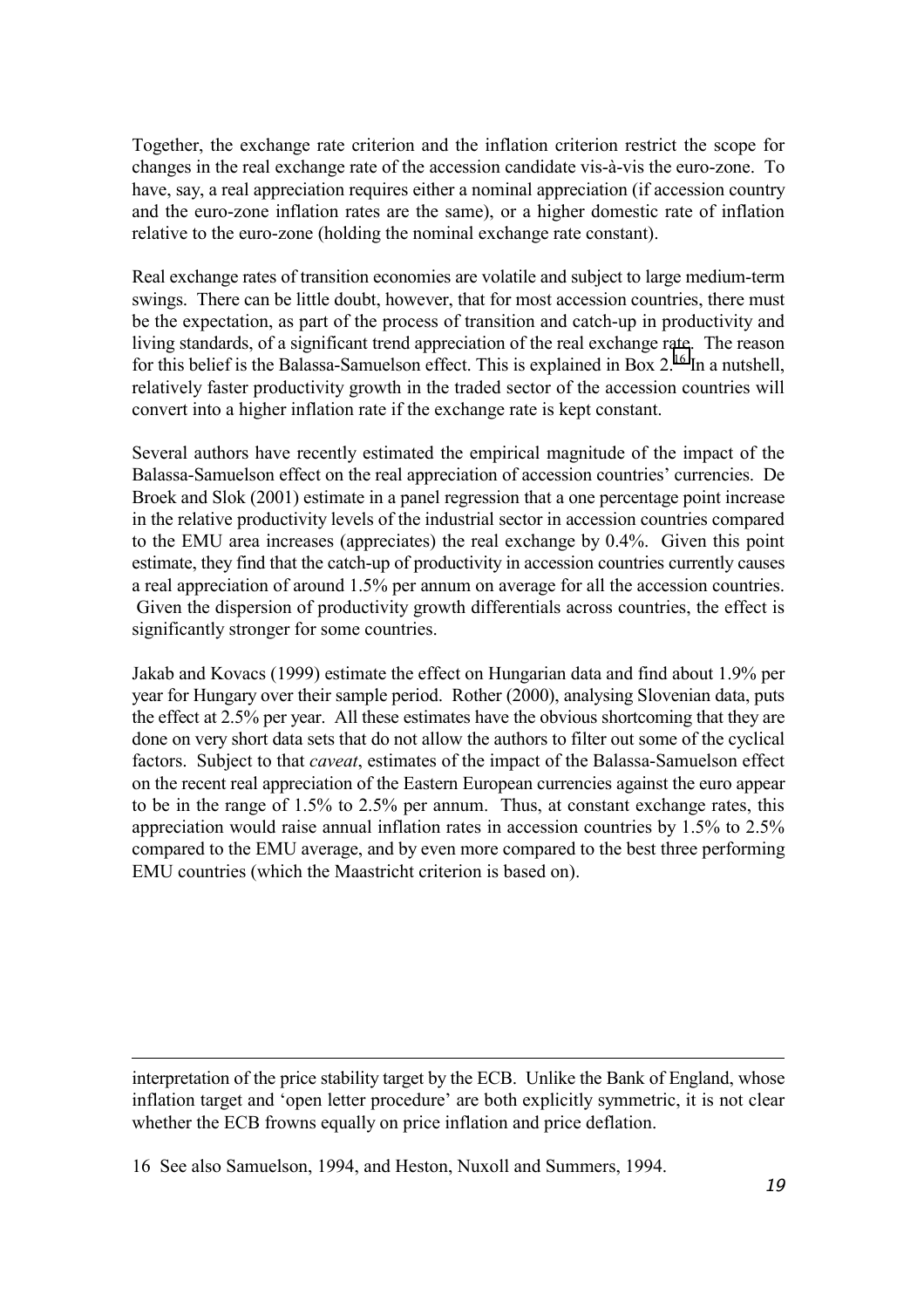#### **Box 2. The Balassa-Samuelson effect**

Let  $\pi_T^A$  denote the inflation rate of traded goods prices in the accession country,  $\pi_T^E$  the inflation rate of traded goods prices in the euro-zone and  $\varepsilon$  the proportional rate of depreciation of the accession country's currency vis-à-vis the euro. Assume that the law of one price holds for traded goods, that is, the forces of international trade arbitrage equalise the prices of traded goods and services (expressed in a common currency) between the euro-zone and the accession candidate. Then:

$$
\pi^A_T = \pi^E_T + \varepsilon
$$

The inflation rate relevant for the inflation criterion for EMU membership is the inflation rate of a broad-based consumer price index, which includes both traded and non-traded goods. Let  $\pi^A$  and  $\pi^A$  be the CPI inflation rate and the non-traded goods inflation rate in the accession country, and  $\pi^E$  and  $\pi^E$  be the same two variables in the euro-zone. The share of non-traded goods in the consumption bundle is  $\alpha$  both in the accession country and in the euro-zone. It follows that

$$
\pi^{i} = \alpha \pi_{N}^{i} + (1 - \alpha)\pi_{T}^{i}
$$
  $i = A, E$ 

The prices of both types of goods are determined as constant proportional mark-ups on unit labour costs. Assume the growth rate of wages within a country is the same for both sectors and that the proportional mark-up on unit labour costs is constant. The growth rate of money wages in country *i* is  $w<sup>i</sup>$  and the sectoral productivity growth rates are denoted  $g_N^i$  and  $g_T^i$ ,  $i = A$ , *E*. It follows that

$$
\boldsymbol{\pi}^A - \boldsymbol{\pi}^E = \boldsymbol{\varepsilon} + \boldsymbol{\alpha} \bigg[ \bigg( g_T^A - g_N^A \bigg) - \bigg( g_T^E - g_N^E \bigg) \bigg]
$$

Thus, under reasonable assumptions, the difference between the CPI rates of inflation in an accession country and the euro-zone equals the proportional rate of deprecation of the nominal exchange rate plus the (common) share of non-traded goods in the consumption basket, multiplied by the excess of the productivity growth differential between the traded and non-traded goods sectors in the accession country over that same sectoral productivity growth differential in the euro-zone. It seems likely that the differential between productivity growth in the traded goods sector and productivity growth in the non-traded goods sector is larger in the candidate accession country than in the euro-zone, because productivity catch-up is likely to be faster in the traded goods sector than in the sheltered sector. This means that the relative price of non-traded goods to traded goods will be rising faster in the accession candidate than in the euro-zone. This in turn implies that, at a given exchange rate, the overall inflation rate will be higher in the accession candidate than in the euro-zone.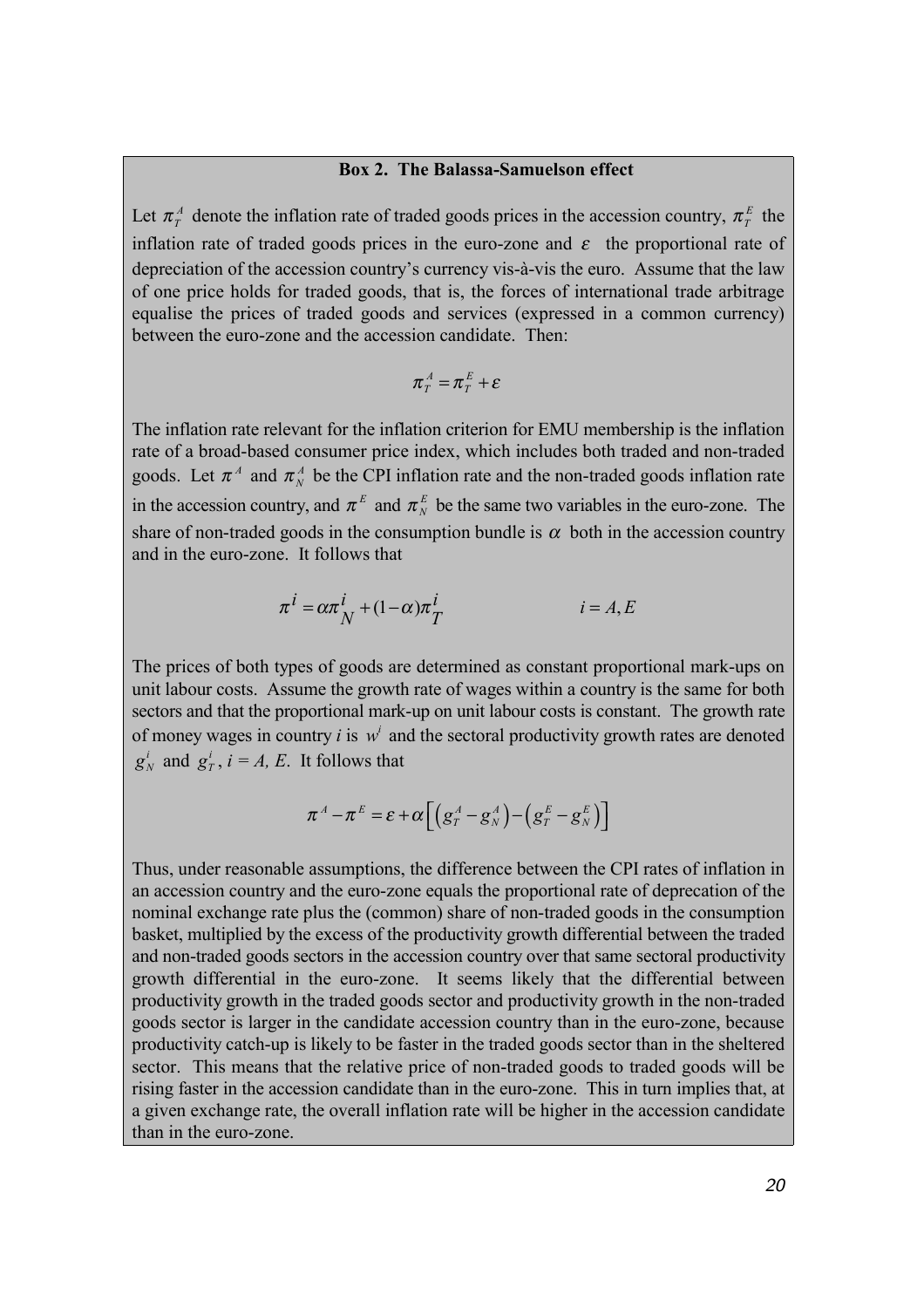While we have restricted our attention so far to the Balassa-Samuelson effect as the driving force behind an equilibrium real appreciation of the currencies, the economic literature points out several other channels that can give rise to a real appreciation during times of economic catch up. For instance, under the reasonable assumption that the tradable sector is more capital-intensive than the nontradable sector, it is easy to show that a reduction in the difference in the cost of capital in transition countries compared to existing EMU countries will give rise to a real appreciation. For simplicity assume that capital is only used in the tradable sector. A decrease in the cost of capital in the transition country leads, *ceteris paribus*, to an increase in the capital-labour ratio and to an increase in the marginal product of labour in the tradable sector. This in turn raises wages in the tradable sector. Labour mobility across sectors implies that wages in the nontradable sectors will have to rise as well. Companies in the nontradable sector will only be able to pay these higher wages if the relative price of nontradables compared to tradables rises.

Given these other channels, it is no surprise that Pelkmans et al. (2000) find a larger equilibrium real appreciation for accession countries, when they base their estimation on relative price levels in accession countries compared to existing EMU member countries rather than on productivity growth differentials. They estimate the annual equilibrium real appreciation to be around 3.5 to 4% per annum, which at a constant nominal exchange rate to the Euro would easily imply an annual inflation differential above the permitted 1.5% in the Maastricht Treaty.

If a candidate EMU member subject to the Balassa-Samuelson effect were to float its exchange rate (possibly within a band), it is unlikely that there would be problems in satisfying the Maastricht criteria for Balassa-Samuelson reasons. Consider the case where monetary policy in the accession country were to keep inflation at a level no more than 1.5% per annum above the euro-zone level<sup>17</sup>, but the inflation differential warranted by the Balassa-Samuelson effect is greater than 1.5% per annum at a given exchange rate and at full capacity. The equilibrium response of the exchange rate would be an appreciation. This could cause the accession country to fall foul of the exchange rate criterion, but only if the Balassa-Samuelson effect were truly massive. The Balassa-Samuelson effect is unlikely to exhaust the 15% bands of the ERM in two years, assuming the exchange rate starts off in the middle of the band.

Of course, as pointed our earlier, a floating exchange rate regime has other serious drawbacks for the accession candidates. What about Balassa-Samuelson and fixed exchange rates? If, at full capacity utilisation and a fixed exchange rate, the inflation differential were to exceed the 1.5 percent permitted by the Maastricht inflation criterion, the only way the candidate EMU member could meet the inflation criterion at a fixed exchange rate would be to have a transitional recession to depress the inflation rate for at least one year to the level required by the Maastricht treaty. Following EMU membership however, the inflation rate in the former accession country would continue to exceed that of the older EMU members by the margin implied by the Balassa-Samuelson effect, for as long as these intersectoral productivity growth differentials have not converged.

<sup>17</sup> or above the average of the 3 EMU members with the lowest inflation rates.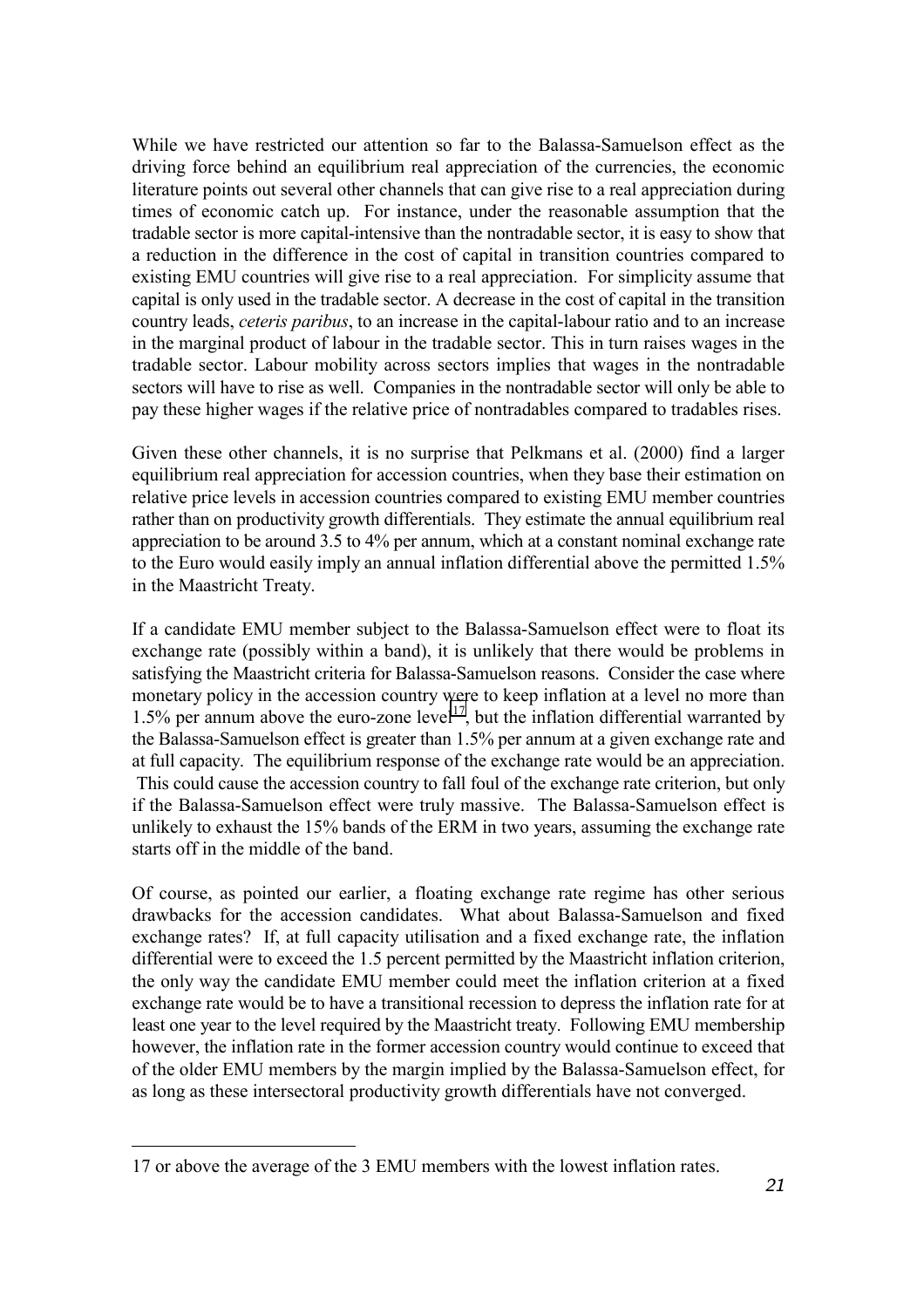A more elegant solution, permitting the EMU candidate to maintain a fixed exchange rate without incurring an unnecessary recession would be to redefine the inflation criterion of the Maastricht Treaty in terms of the inflation rate of traded goods only. Without such a redefinition, only a waiver or derogation would allow a candidate accession country with a strong Balassa-Samuelson effect to qualify for EMU while maintaining a fixed exchange rate and without incurring an unnecessary recession. But this leads to the question of whether broader derogations from, or more flexible interpretations of, the EMU criteria are not desirable.

### **6. A practical suggestion**

Currently the existing member countries and the ECB maintain the position that (unilateral) euroisation is not compatible with qualifying for EMU membership. The analysis in this paper leads us to the conclusion that a workable, practical solution to the exchange rate regime dilemma faced by those accession countries that are likely candidates for early EU membership, should be to allow them to euroise (at a properly negotiated parity) prior to EMU membership and even prior to EU membership without running the risk of jeopardising eventual full EMU membership. We call this *consensual euroisation*. For those who do not wish to take this course we recommend a free float with an inflation target that is EMU-consistent over the horizon the EMU membership is sought. For all successful EU candidates, we recommend the earliest possible transition to full EMU membership.

If euroisation is viewed as irrevocable, only two of the five requirements for a successful currency board listed earlier, remain to be satisfied. These are that there is no need for a lender of last resort and that the fiscal programme be sound and sustainable. For full EMU

<sup>18</sup> The argument why *unilateral* euroisation is not a permissible exchange rate regime under which to qualify for EMU membership relies mainly on the requirement that the entry exchange rate (or conversion rate) for EMU should be fixed in negotiation between the candidate and existing member countries (through Ecofin). However, we can see little reason why the existing EMU countries should object to euroisation, if the exchange rate at which a country euroises, is fixed in bilateral negotiations between the candidate country and the current EMU member countries (that is, the euro12 ministers of finance, or perhaps Ecofin, if this is judged to be an issue that should be decided with the involvement of the non-EMU EU members). The reason why it is against the spirit, and quite possibly also against the letter, of the Treaty for the current accession candidates to euroise unilaterally is precisely that such a unilateral action *by the current accession candidates* would take place while they are official candidates for EU membership, negotiating in good faith, and committed to take on board all of the 'acquis', including eventual EMU membership. This is quite different from what would happen if a country that is not currently a formal candidate for EU membership, and is not engaged in good-faith negotiations with the EU, were to unilaterally euroise today. If it were subsequently to become an official candidate for EU membership, it would not make sense to require it to first shed the euro, re-introduce a new national currency for a few years, and then to join the EU and the EMU. This is not, however, the situation faced by the current accession candidates. For them their best hope is 'consensual' euroisation at a negotiated and agreed parity.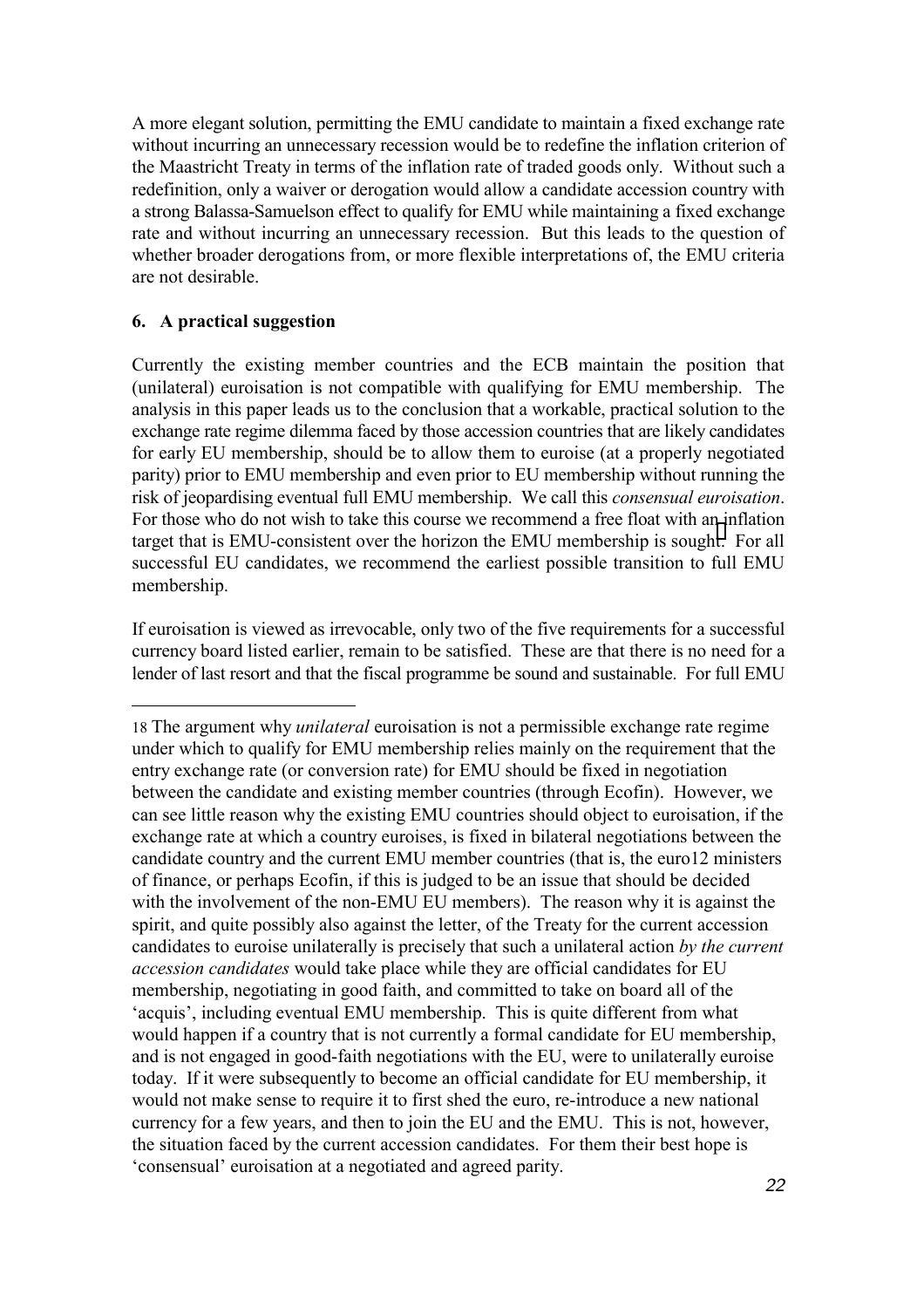membership to make sense, only the fiscal soundness and sustainability condition will need to be satisfied, as the lender of last resort re-emerges through the ESCB. We recognise and emphasise the fact that no country should pursue EMU membership unless it can credibly commit itself, now and in the future, to following public spending and tax plans that can be financed without the need for discretionary resource to monetary financing. Fiscal soundness and sustainability are a sine qua non for EMU membership. They are, of course, also a pre-condition for EU membership, as the Commission and the Council have made clear in their interpretations of the Copenhagen Criteria and in the negotiations over the relevant chapters of the 'Acquis'. We are confident that no country will be admitted to EU membership that is not also capable of meeting the fiscal requirements of EMU membership.

For (consensual) euroisation or a strong currency peg to be an attractive option for candidate countries hoping for early full EMU membership, it may be necessary to waive or alter the inflation criterion for EMU accession. The reason is that, for Balassa-Samuelson reasons, the process of real convergence could lead to significantly higher inflation rates in accession countries than in the existing EMU area, once the exchange rate is fixed. Thus without a waiver or alteration of the inflation criterion, the candidate country that euroises (or operates any fixed exchange rate regime, including a currency board) might either have to engineer a temporary, and quite unnecessary recession to get inflation down for a year, or forego EMU membership.<sup>19</sup>

There is a further good reason (distinct from the Balassa-Samuelson effect) to grant an inflation waiver, as observing the inflation criterion (to the extent that this implies an inflation rate that is lower than optimal from the strictly national perspective of the EMU candidate) may involve up-front costs without commensurate prospective benefits. Once a country joins EMU, its medium and long- term inflation profile is determined by the EMU-wide monetary policy and the operation of the Balassa-Samuelson effect. The value of the investment in a reputation for monetary policy competence and for commitment to price stability is sharply devalued when monetary autonomy is given up as a country joins EMU.20 National fiscal policy can still affect national inflation rates, but only transitorily. At most, inflation concerns should therefore imply fiscal constraints (and fiscal coordination). They do not call for an inflation criterion *per se*. Indeed, monetary union is the means *par excellence* for achieving inflation convergence (up to a Balassa-Samuelson differential). To make inflation convergence a precondition for monetary union is putting the cart in front of the horse.<sup>21</sup>

<sup>19</sup> This is actually a dilemma for Brussels and Frankfurt that is unavoidable as there are already candidate countries that have adopted currency boards towards the Euro and which could arguably be kept in the cold outside EMU for many years due to the inflation criterion.

<sup>20</sup> It is not zero, because, under current rules, a new EMU member's central bank governor will be a member of the ECB Governing Council.

<sup>21</sup> A good case can be made that any kind of exchange rate criterion would compel EMU candidates to engage in costly investment with no prospective return. Consider the requirement that a candidate EMU member must satisfy the normal fluctuation margins of the ERM for at least 2 years prior to the decision. As soon as the EMU candidate establishes that it can manage its exchange rate for the required period of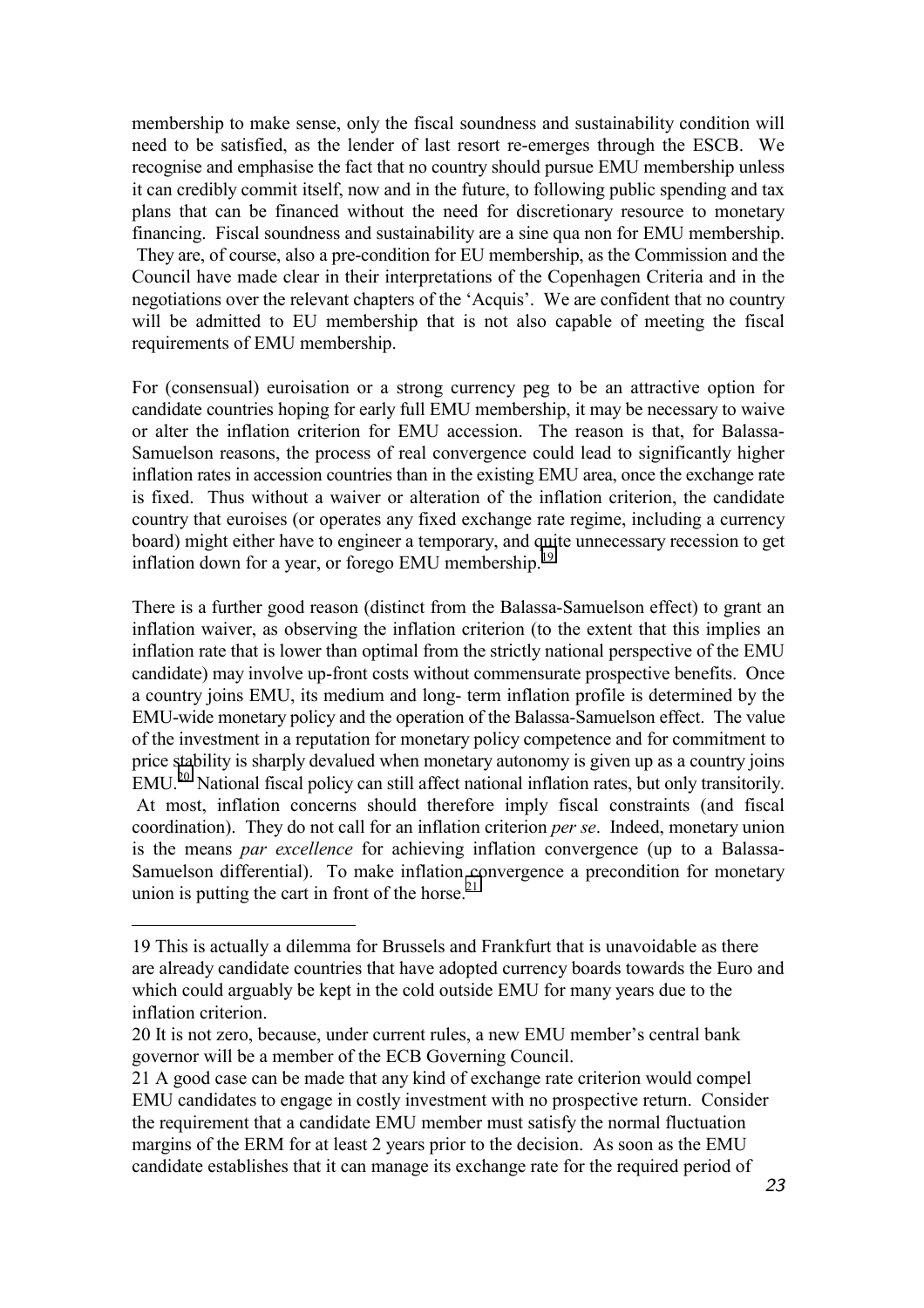What would be the consequence of an accession country joining EMU while its inflation rate is higher than its long-run EMU equilibrium inflation rate? If there is inertia in the accession country's inflation process, the country would become increasingly uncompetitive for as long as its inflation rate exceeded its long-run EMU equilibrium inflation rate. That loss of competitiveness will ultimately be recouped through a period of unemployment in excess of the NAIRU, or a period of excess capacity. While regrettable, there are no obvious negative externalities for the existing EMU members from the entry into EMU of a (small) accession country at a rate of inflation that is above its EMU long-run equilibrium inflation rate.<sup>22</sup> The decision as to the appropriate inflation rate of the new EMU entrant at the moment of entry can therefore be safely delegated to the new entrant. It also is worth pointing out that we know very little about the persistence of inflation momentum across a change in the currency – the *numéraire*. It is not obvious that, for instance, Polish *zloty* or Hungarian *forint* inflation inertia will, once the numeraire of wage and price contracts has switched to the euro, be inherited by euro inflation rates in Poland and Hungary respectively.

We also believe that there is a good economic case for the leading EU candidate countries to become members of EMU as soon as possible, and without having to go trough a twoyear period of formal ERM membership. 'Shadowing' the ERM ought to be sufficient. We do not believe that a formal opt-out from or waiver of the Maastricht exchange rate criterion is required for this to be possible.

Without either a firm ruling either that ERM membership can start before EU membership (which seems implausible), or that it is possible to satisfy the normal fluctuation margins of the ERM without being a formal ERM member (which seems eminently plausible), the accession candidates would face at least a two-year period during which they are members of the EU but not part of EMU. This means that the accession countries would have to manage their exchange rate for a period of at least two years after joining the EU with a completely open capital account – part of the *acquis* requirements.

There will be an unavoidable risk of speculative attacks on the new EU member's currency. Fighting off such speculative attacks is costly. Giving in to them is even more costly. Deferred EMU membership would also defer the microeconomic efficiency gains and the portfolio diversification and financial market deepening benefits from having a common currency. The ability to use variations in the nominal exchange rate to adjust more swiftly and effectively to asymmetric shocks is a greatly overvalued commodity,

time within the assigned bands, the capacity to manage the exchange rate is given up irrevocably and permanently when the country joins EMU. Reputational capital is accumulated, through a costly and risky investment process. This reputational capital is scrapped at the moment the country joins EMU.

-

22 If a country were to join EMU with its inflation rate above its long-run EMU rate of inflation, it would, if there is inflation persistence across monetary regimes, raise the average rate of inflation of the enlarged EMU. With an unchanged EMU-wide inflation target, the existing EMU members would have to achieve a somewhat lower rate of inflation. Since all accession candidates are economically very small, this 'externality' is very small indeed.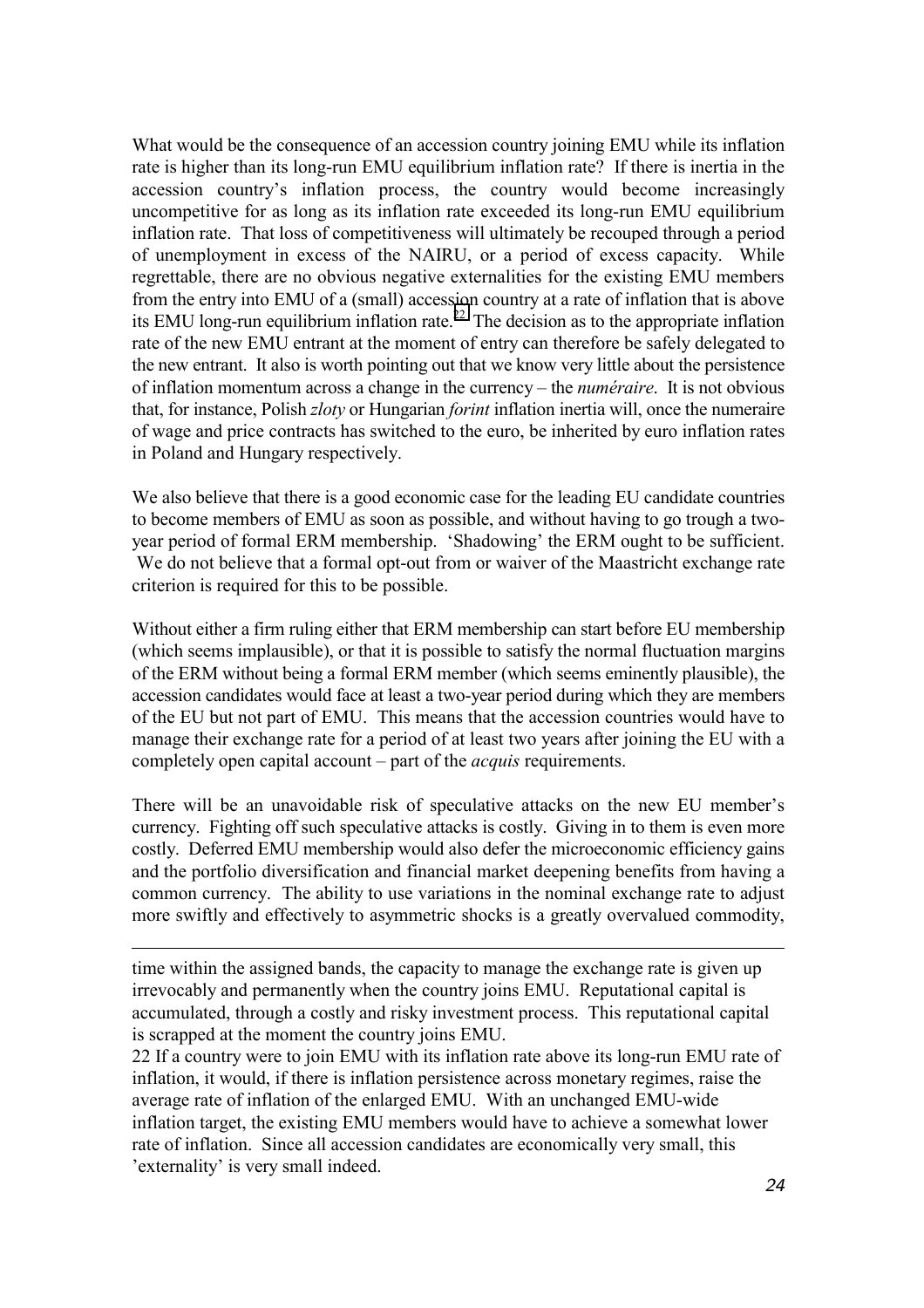especially for small and highly open economies. Those who put store in it (and few central bankers do), attribute to the national monetary authorities a capacity for fine-tuning which simply is not present in reality.

Our position that successful EU accession candidates can avoid spending two years (or more) in ERM purgatory after joining the EU, is based both on the text of the Treaties and on the precedents of the EMU membership of Finland, Italy and Greece. We do not argue that a waiver of or opt-out from ERM membership is required. That would only make sense if the Maastricht Treaty and Protocols formally require two year ERM membership prior to EMU membership. They do not. What they do require is the *observance of the normal fluctuation margins provided for by the exchange rate mechanism of the European Monetary System*, which is not the same thing. This is consistent with 'shadowing' the ERM without being a member. $^{23}$ 

There are also precedents that support the view that the exchange rate criterion can be satisfied without the candidate country being an ERM member. Italy and Finland joined EMU at its start, on January 1, 1999, even though at the time the decision to admit these two countries was made, they had not yet spent two years in the ERM.

This tension is clearly reflected in the language used in the Commission's Convergence Report. *"Although the lira has participated in the ERM only since November 1996, it has not experienced severe tensions during the review period and has thus, in the view of the Commission, displayed sufficient stability in the last two years."* (European Commission  $[1998, p24]$ <sup>24.</sup> This assessment was made in March 1998.

There can be no doubt that, if the exchange rate criterion for EMU membership does indeed require a candidate country to be a formal ERM member, then this criterion was interpreted extremely generously for Italy and Finland (and later for Greece). The only way it can be argued that both the letter and the spirit of the Treaty and Protocol were respected by the Commission and the EMI (and subsequently by the Council) is by accepting that the exchange rate requirement can be met as long as the ERM fluctuation margins have been respected, regardless of whether or not the candidate country was formally an ERM member.

<sup>23</sup> The third indent of Article 109j(1) of the Treaty refers to the exchange rate criterion as: *"the observance of the normal fluctuation margins provided for by the exchangerate mechanism of the European Monetary System , for at least two years, without devaluing against the currency of any other Member State;"* Article 3 of Protocol No 6 specifies that: *"The criterion on participation in the exchange-rate mechanism of the European Monetary System referred to in the third indent of Article 109j(1) of the Treaty shall mean that a Member State has respected the normal fluctuation margins provided for by the exchange-rate mechanism of the European Monetary System without severe tensions for at least the last two years before the examination. In particular, the Member State shall not have devalued its currency's bilateral central rate against any other Member State's currency on his own initiative for the same period."*

<sup>24</sup> See also European Monetary Institute (1998). This was also published in March.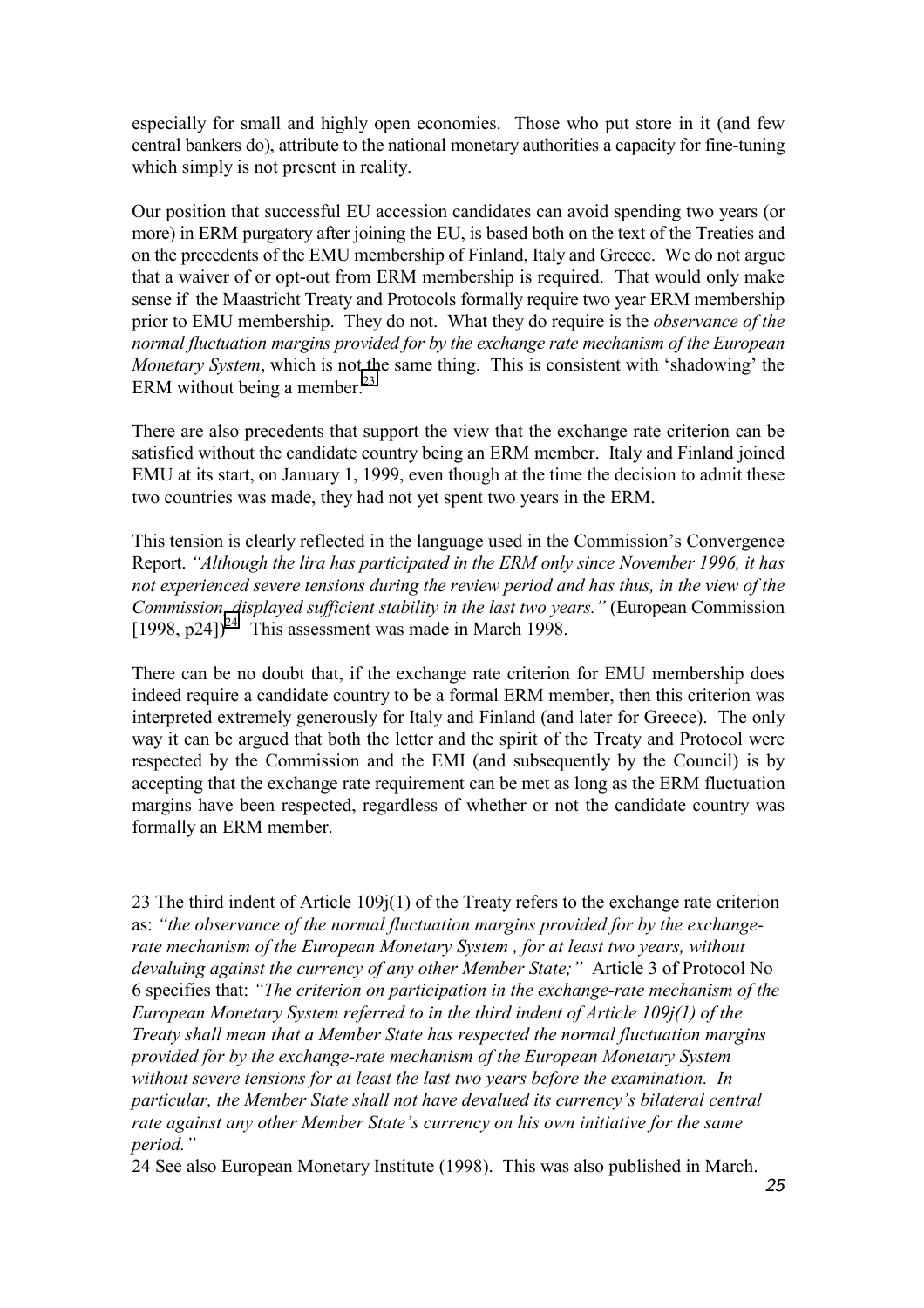Since the Treaty does not require that a candidate for EMU must also be an EU member during the 2 years that it has to observe the  $\pm 15\%$  margins, there would seem to be no reason why the flexible interpretation applied to Italy and Finland could not be extended to accession countries to allow them, in principle, to become EU and EMU members at the same time, or with minimal delay.

There is a view in Frankfurt and Brussels which supports the "hard ERM" approach for prospective EMU members: that is 2 or more years of formal ERM membership following EU accession. Associated with this view is a preference for post-EU entry exchange rate that floats within a target zone with symmetric 15% bands. Inflation targeting (with the target inflation rate low enough to meet the inflation criterion for EMU membership), subject to the exchange rate target zone constraints, appears to be the recommended nominal anchor *within* the exchange rate target zone.

Even in Brussels and Frankfurt, the support for the "hard ERM" view is not unanimous or unqualified. There is widespread awareness that inflation targeting, even when pursued competently, does not rule out either a highly volatile exchange rate or persistent, mediumterm misalignments. Also, the inflation criterion of the Maastricht Treaty is a 'raw' consumer price index (the HICP), with no allowance for differences between actual and 'core' inflation, between transitory and permanent changes in the inflation rate, or between inflation in traded goods prices and in non-traded goods prices. A sensible inflation target, chosen to deliver smooth convergence when EMU membership is achieved would also have to allow for persistent equilibrium inflation differentials – but that is not what is specified in the Treaty.

More generally, the history of the pursuit of two nominal targets (or one nominal target subject to a nominal constraint) is not a happy one. The history of exchange rate target zones under unrestricted financial capital mobility is an especially unhappy one (see for example Buiter, Corsetti and Pesenti, 1998). Accession candidates wishing for early EMU membership should not have to spend two or more years in this unnecessary and uncomfortable purgatory. Consensual euroisation for some and early full EMU membership for all accession candidates is clearly in their economic interest. It also does not in any way harm the economic interests of the existing E(M)U members.

In our view, the only substantive argument against the earliest possible EMU membership for all accession candidates who qualify for EU membership, is that the current constitution of the ECB's Governing Council (a six-member Executive Board plus the national central bank governor of each EMU member state) and its current voting procedures (equal weight for each Council member) would become unmanageable with an additional eight to ten members. We share these concerns, but the solution is surely to reform, before 2004, the composition and voting procedures of the Governing Council of the ECB, rather than to delay the EMU membership of the successful EU accession candidates.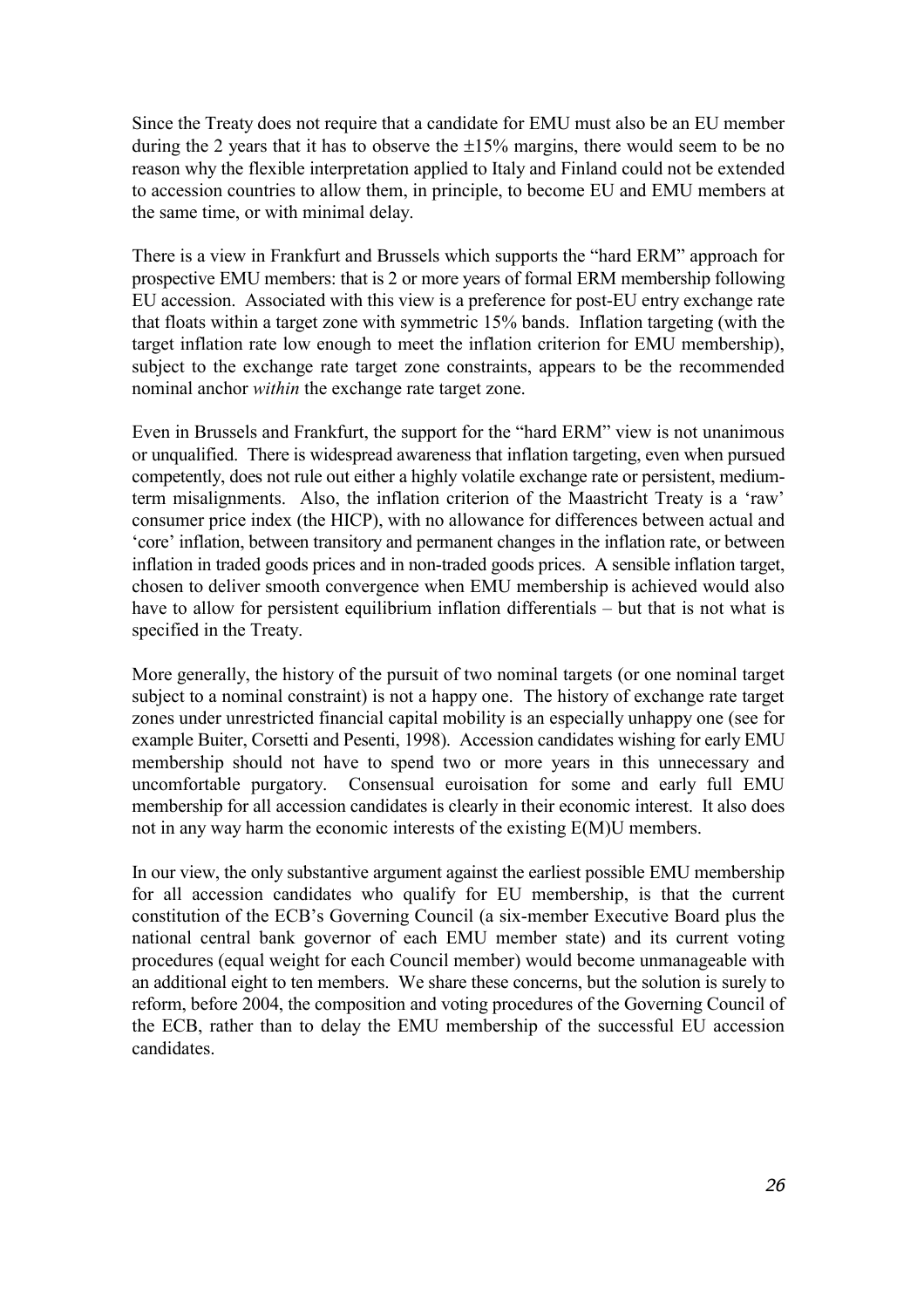## **References**

Buiter, Willem H., Corsetti, Giancarlo and Pesenti, Paulo A. [1998], *Financial Markets and European Monetary Integration; The lessons of the 1992-93 Exchange Rate Mechanism Crisis*, Cambridge University Press, Cambridge, UK.

Buiter, Willem H. and Clemens Grafe [2001a], "Central Banking and the Choice of Currency Regime in Accession Countries", SUERF Studies No.11.

Buiter, Willem H and Clemens Grafe [2001], "Anchor, float, or abandon ship: Exchange rate regimes for the accession countries", paper presented at the  $10<sup>th</sup>$  Anniversary Conference of the EBRD, London, 13-14 December.

Calvo, Guillermo A. and Leonardo Leidermann [1992], "Optimal inflation tax under precommitment: Theory and Evidence." *American Economic Review* (March): 179-94.

Chang, Roberto and Andres Velasco [1998], "Financial fragility and the exchange rate regime." NBER Working Paper 6469 (March).

De Broek, Mark and Torsten Slok [2001], "Interpreting Real Exchange Rate Movements in Transition Countries", IMF Working Paper WP/01/56

Della Paolera, Gerardo and Alan Taylor [1999], "Internal versus external convertibility and developing country financial crisis: Lessons from the Argentinean bank bail out of the 1930's." NBER Working Paper 7386 (October).

European Commission [1998], *Convergence Report (prepared in accordance with Article 109j(1) of the Treaty)*, Brussels, March.

European Monetary Institute [1998], *Convergence Report; Report required by Article 109j of the Treaty establishing the European Community*, Frankfurt am Main, March.

Ghosh, Atish R., Anne-Marie Gulde and Holger C. Wolf [2000], "Currency boards: more than a quick fix", *Economic Policy*, 31, October 2000, pp. 271-335.

Heston, Alan, Daniel A. Nuxoll and Robert Summers [1994], "The Differential-Productivity Hypothesis and Purchasing-Power Parities: Some New Evidence", *Review of International Economics*; 2(3), October, pages 227-43.

Jakab, M.Z. and M.A. Kovacs [1999], "Determinants of Real Exchange Rate Fluctuations in Hungary". National Bank of Hungary Working Paper.

Pelkmans, J., D. Gros and J. Nunez Ferrer. [2000], "Long Run Economic Aspects of the European Union's Eastern Enlargement", Scientific Council for Government Policy, WRR, Working Paper 109.

Rother, P.. [2000], "The Impact of Productivity Differentials on Inflation and the Real Exchange Rate: An Estimation of the Balassa Samuelson Effect in Slovenia". IMF Staff